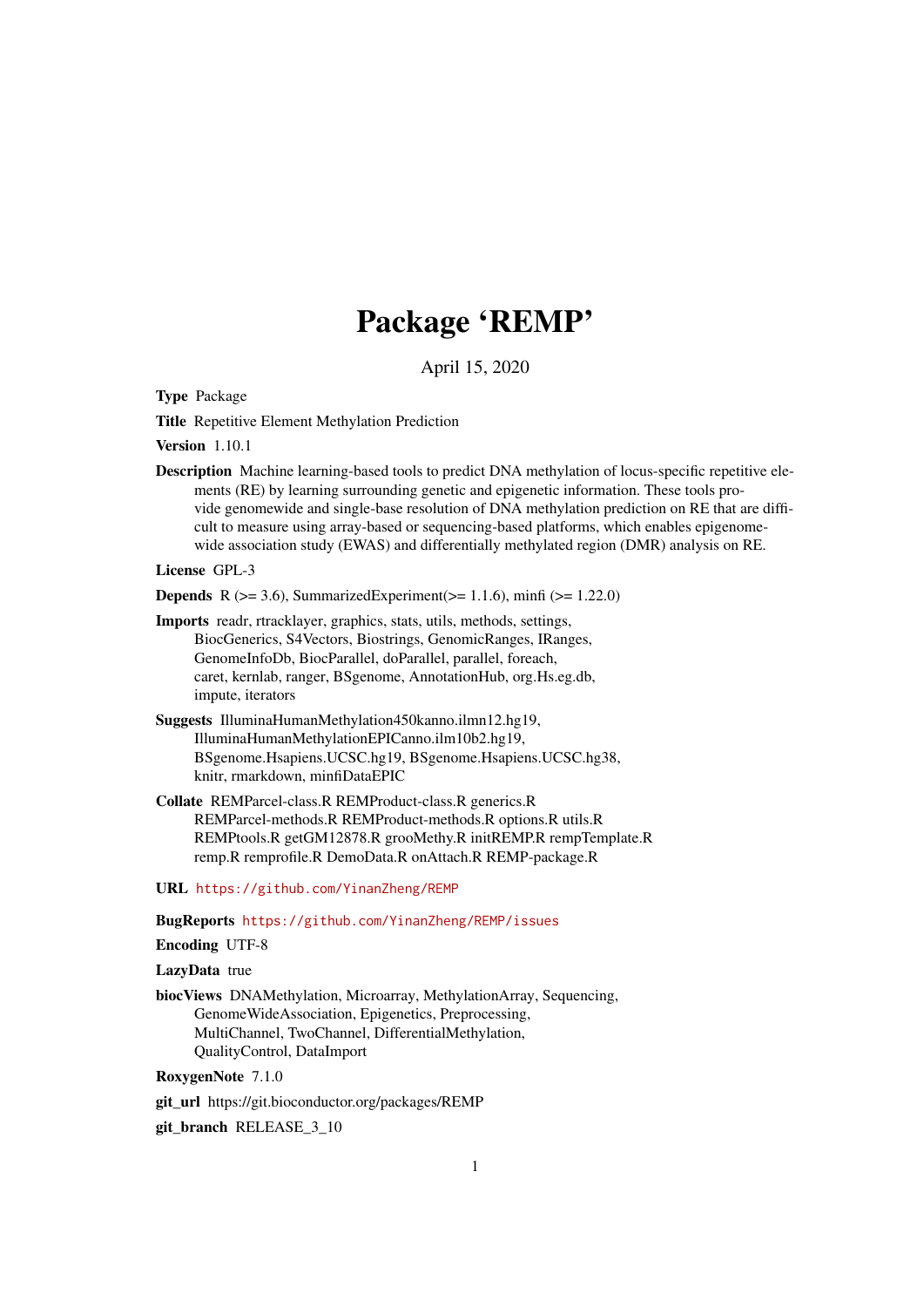git last commit e474b6f git\_last\_commit\_date 2020-04-12

Date/Publication 2020-04-14

Author Yinan Zheng [aut, cre], Lei Liu [aut], Wei Zhang [aut], Warren Kibbe [aut], Lifang Hou [aut, cph]

Maintainer Yinan Zheng <y-zheng@northwestern.edu>

# R topics documented:

|       | $fetchRefSeqGene \dots \dots \dots \dots \dots \dots \dots \dots \dots \dots \dots \dots \dots \dots \dots \dots$ | -5 |
|-------|-------------------------------------------------------------------------------------------------------------------|----|
|       |                                                                                                                   |    |
|       |                                                                                                                   |    |
|       |                                                                                                                   |    |
|       |                                                                                                                   |    |
|       |                                                                                                                   |    |
|       |                                                                                                                   |    |
|       |                                                                                                                   |    |
|       |                                                                                                                   |    |
|       |                                                                                                                   |    |
|       |                                                                                                                   |    |
|       |                                                                                                                   |    |
|       |                                                                                                                   |    |
|       |                                                                                                                   |    |
| Index |                                                                                                                   | 28 |

REMP-package *Repetitive Element Methylation Prediction*

#### Description

Machine learning-based tools to predict DNA methylation of locus-specific repetitive elements (RE) by learning surrounding genetic and epigenetic information. These tools provide genomewide and single-base resolution of DNA methylation prediction on RE that are difficult to measure directly using array-based or sequencing-based platforms, which enables epigenome-wide association study (EWAS) and differentially methylated region (DMR) analysis on RE.

#### Overview - standard procedure

Step 1 Start out generating required dataset for prediction using [initREMP](#page-11-1). The datasets include RE information, RE-CpG (i.e. CpGs located in RE region) information, and gene annotation, which are maintained in a [REMParcel](#page-16-1) object. It is recommended to save these generated data to the working directory so they can be used in the future.

<span id="page-1-0"></span>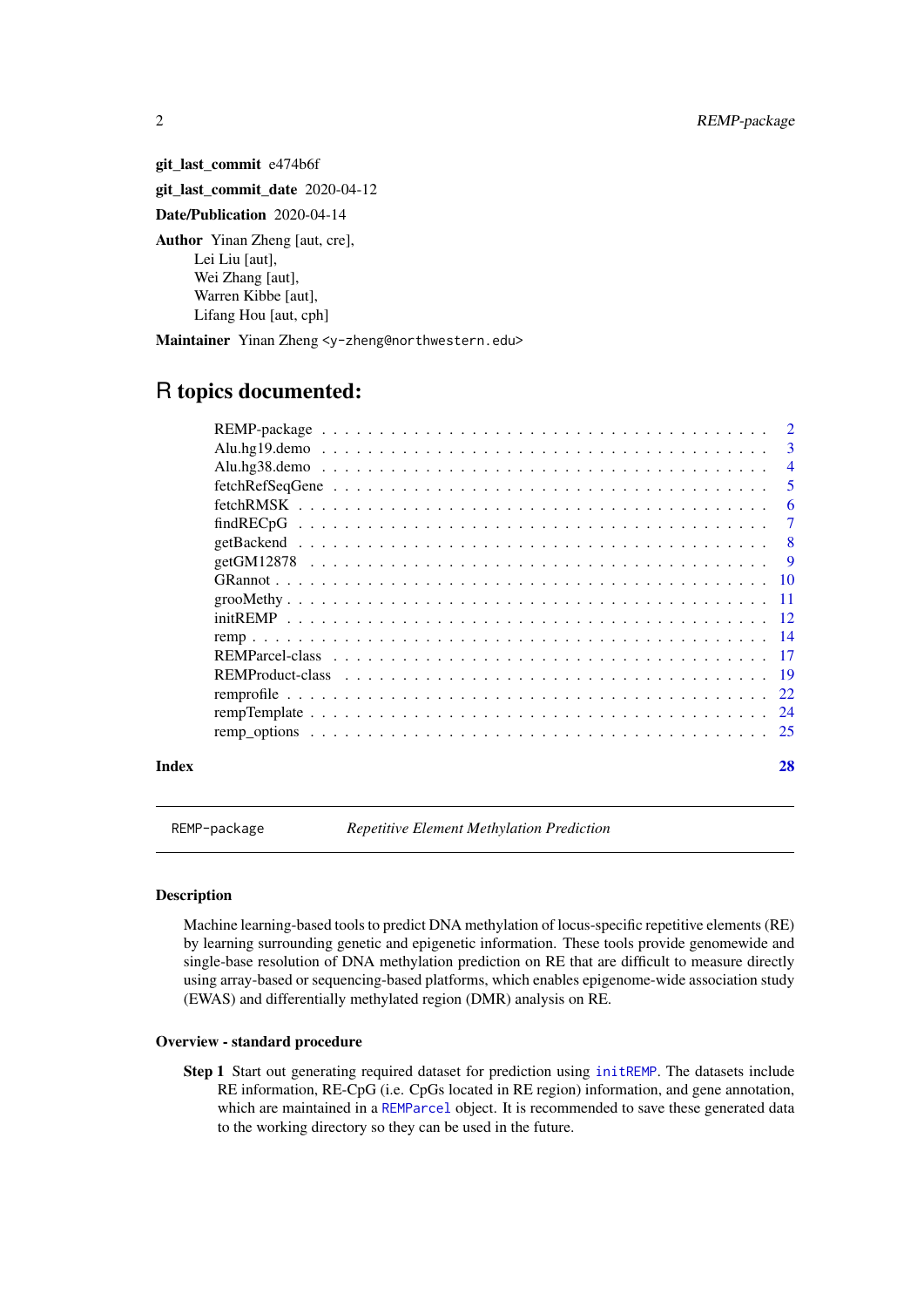- <span id="page-2-0"></span>Step 2 Clean Illumina methylation dataset using groomethy. This function can help identify and fix abnormal values and automatically impute missing values, which are essential for downstream prediction.
- Step 3 Run [remp](#page-13-1) to predict genome-wide locus specific RE methylation.
- Step 4 Use the built-in accessors and utilities in [REMProduct](#page-18-1) object to get or refine the prediction results.

#### Author(s)

Yinan Zheng <y-zheng@northwestern.edu>, Lei Liu <lei.liu@northwestern.edu>, Wei Zhang <wei.zhang1@northwestern.edu>, Warren Kibbe <warren.kibbe@nih.gov>, Lifang Hou <l-hou@northwestern.edu> Maintainer: Yinan Zheng <y-zheng@northwestern.edu>

# References

Zheng Y, Joyce BT, Liu L, Zhang Z, Kibbe WA, Zhang W, Hou L. Prediction of genome-wide DNA methylation in repetitive elements. Nucleic Acids Res. 2017;45(15):8697-711. PubMed PMID: 28911103; PMCID: PMC5587781. http://dx.doi.org/10.1093/nar/gkx587.

Alu.hg19.demo *Subset of Alu genomic location dataset (hg19)*

#### Description

A [GRanges](#page-0-0) dataset containing 500 Alu sequences that have CpGs profiled by both Illumina 450k and EPIC array. The variables are as follows:

#### Usage

Alu.hg19.demo

#### Format

A [GRanges](#page-0-0) object.

#### Details

- seqnames: chromosome number
- ranges: hg19 genomic position
- strand: DNA strand
- name: Alu subfamily
- score: Smith Waterman (SW) alignment score
- Index: internal index (meaningless for external use; not communicable between genome builds)

Alu.hg19.demo has the same format as the data object returned by [fetchRMSK](#page-5-1).

#### Value

A GRanges object with 500 ranges and 3 metadata columns.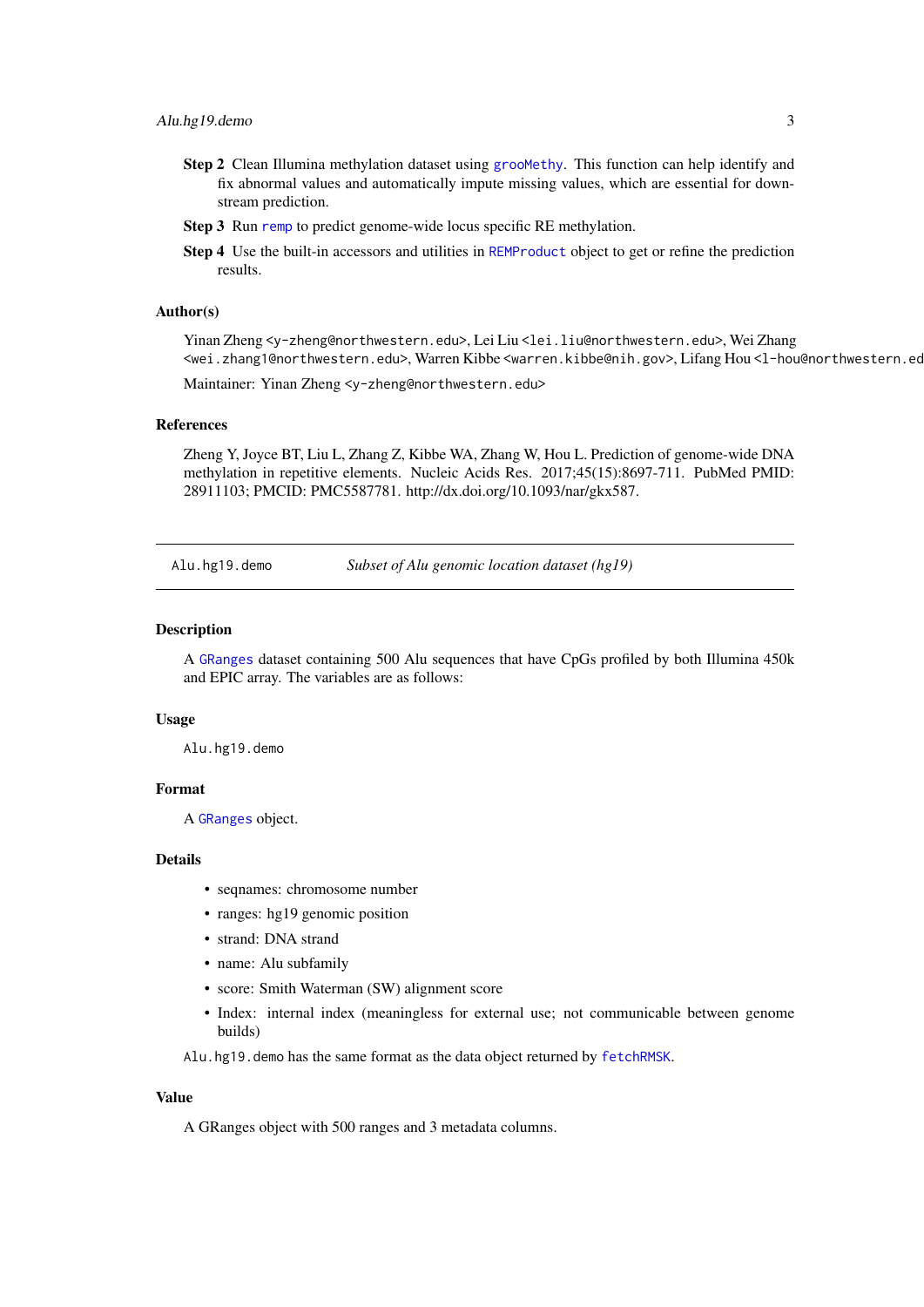#### <span id="page-3-0"></span>Source

RepeatMasker database provided by package AnnotationHub

#### See Also

See [fetchRMSK](#page-5-1) to obtain the complete Alu/L1 dataset.

Alu.hg38.demo *Subset of Alu genomic location dataset (hg38)*

#### Description

A [GRanges](#page-0-0) dataset containing 500 Alu sequences that have CpGs profiled by both Illumina 450k and EPIC array. The variables are as follows:

#### Usage

Alu.hg38.demo

#### Format

A [GRanges](#page-0-0) object.

#### Details

- seqnames: chromosome number
- ranges: hg38 genomic position
- strand: DNA strand
- name: Alu subfamily
- score: Smith Waterman (SW) alignment score
- Index: internal index (meaningless for external use; not communicable between genome builds)

Alu.hg38.demo has the same format as the data object returned by [fetchRMSK](#page-5-1).

#### Value

A GRanges object with 500 ranges and 3 metadata columns.

#### Source

RepeatMasker database (hg38) is provided by UCSC database downloaded from http://hgdownload.cse.ucsc.edu/goldenp

#### See Also

See [fetchRMSK](#page-5-1) to obtain the complete Alu/L1 dataset.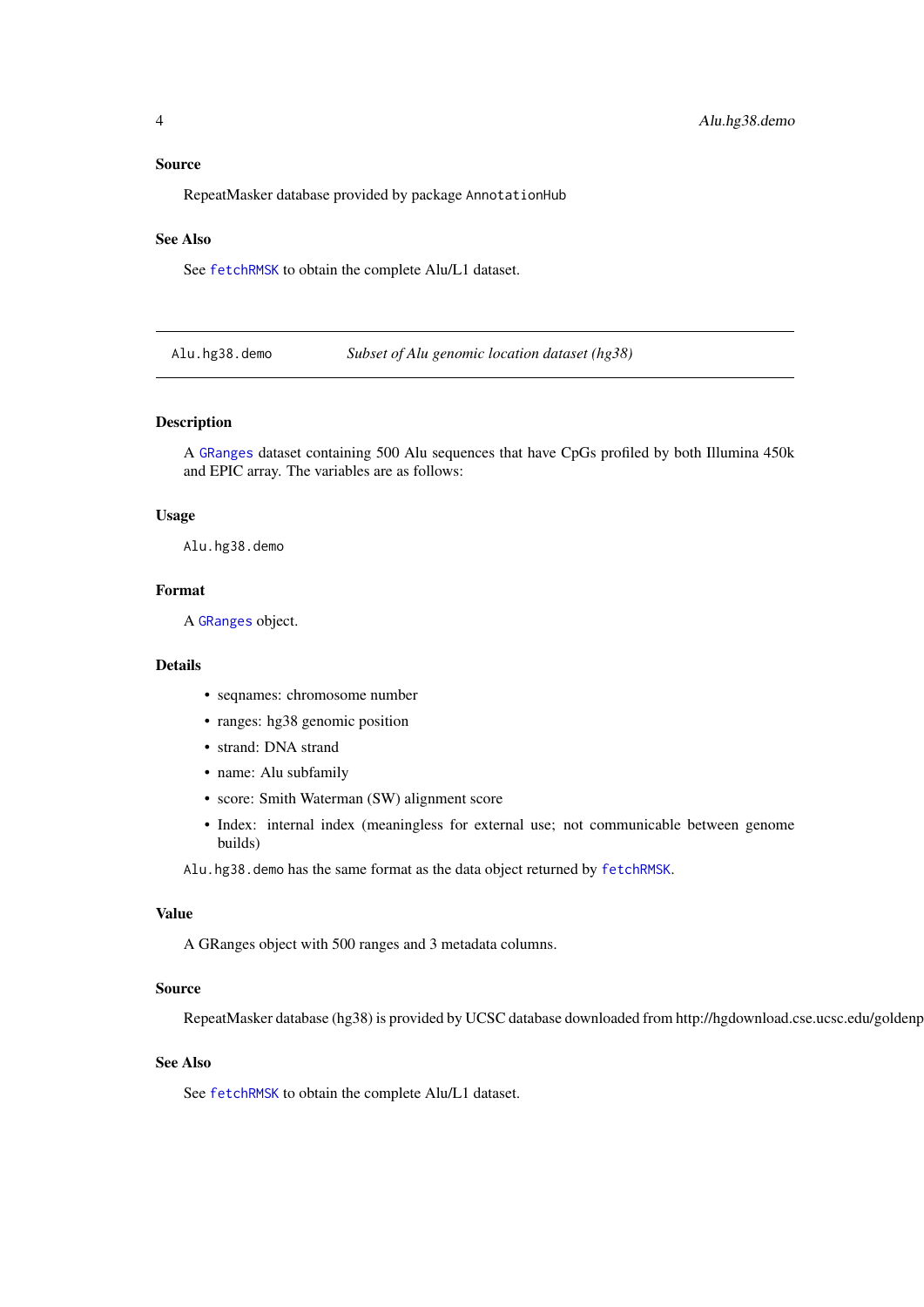<span id="page-4-1"></span><span id="page-4-0"></span>fetchRefSeqGene *Get RefSeq gene database*

#### Description

fetchRefSeqGene is used to obtain refSeq gene database provided by AnnotationHub (hg19) or UCSC web database (hg19/hg38).

#### Usage

```
fetchRefSeqGene(
 annotation.source = c("AH", "UCSC"),
 genome = c("hg19", "hg38"),mainOnly = FALSE,verbose = FALSE
)
```
#### Arguments

annotation.source

|          | Character parameter. Specify the source of annotation databases, including<br>the RefSeq Gene annotation database and RepeatMasker annotation database.<br>If "AH", the database will be obtained from the AnnotationHub package. If<br>"UCSC", the database will be downloaded from the UCSC website http://hgdownload.cse.ucsc.edu/gol<br>The corresponding build ("hg19" or "hg38") will be specified in the parameter<br>genome. |
|----------|--------------------------------------------------------------------------------------------------------------------------------------------------------------------------------------------------------------------------------------------------------------------------------------------------------------------------------------------------------------------------------------------------------------------------------------|
| genome   | Character parameter. Specify the build of human genome. Can be either "hg19"<br>or "hg38". Note that if annotation. source $==$ "AH", only hg19 database is<br>available.                                                                                                                                                                                                                                                            |
| mainOnly | Logical parameter. See details.                                                                                                                                                                                                                                                                                                                                                                                                      |
| verbose  | Logical parameter. Should the function be verbose?                                                                                                                                                                                                                                                                                                                                                                                   |

#### Details

When mainOnly = FALSE, only the transcript location information will be returned, Otherwise, a [GRangesList](#page-0-0) object containing gene regions information will be added. Gene regions include: 2000 base pair upstream of the transcript start site (\$tss)), 5'UTR (\$fiveUTR)), coding sequence (\$cds)), exon (\$exon)), and 3'UTR (\$threeUTR)). The index column is an internal index that is used to facilitate data referral, which is meaningless for external use.

#### Value

A single [GRanges](#page-0-0) (for main refgene data) object or a list incorporating both [GRanges](#page-0-0) object (for main refgene data) and [GRangesList](#page-0-0) object (for gene regions data).

```
if (!exists("refgene.hg19"))
refgene.hg19 <- fetchRefSeqGene(annotation.source = "AH",
                                genome = "hg19",
                                verbose = TRUE)
```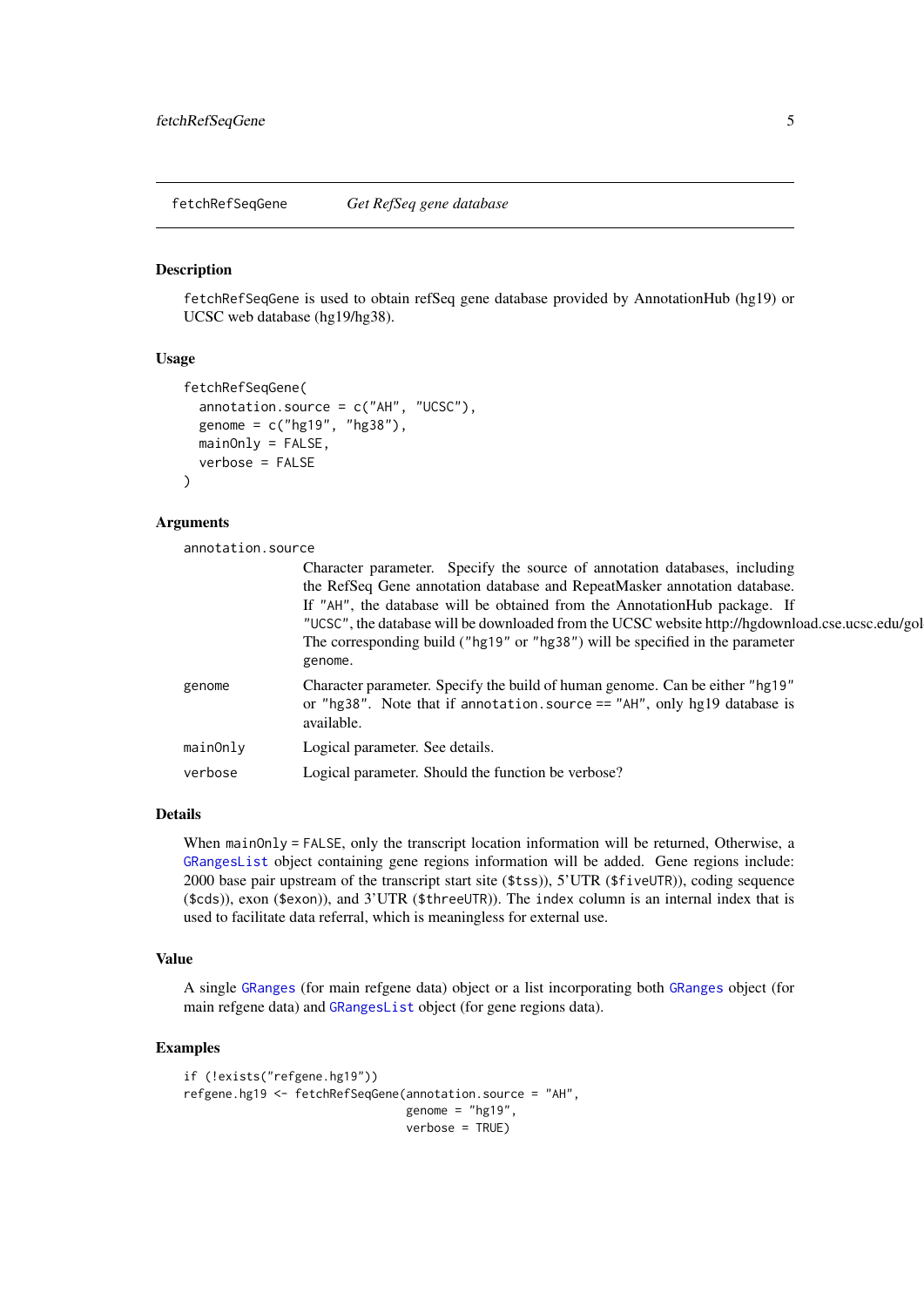<span id="page-5-0"></span>refgene.hg19

# <span id="page-5-1"></span>fetchRMSK *Get RE database from RepeatMasker*

#### Description

fetchRMSK is used to obtain specified RE database from RepeatMasker Database provided by AnnotationHub.

# Usage

```
fetchRMSK(
 REtype = c("Alu", "L1", "LTR"),
 annotation.source = c("AH", "UCSC"),genome = c("hg19", "hg38"),
 verbose = FALSE
)
```
# Arguments

| REtype            | Type of RE. Currently "Alu", "L1", and "LTR" are supported.                                                                                                                                                                                                                                                                                                                                                                          |
|-------------------|--------------------------------------------------------------------------------------------------------------------------------------------------------------------------------------------------------------------------------------------------------------------------------------------------------------------------------------------------------------------------------------------------------------------------------------|
| annotation.source |                                                                                                                                                                                                                                                                                                                                                                                                                                      |
|                   | Character parameter. Specify the source of annotation databases, including<br>the RefSeq Gene annotation database and RepeatMasker annotation database.<br>If "AH", the database will be obtained from the AnnotationHub package. If<br>"UCSC", the database will be downloaded from the UCSC website http://hgdownload.cse.ucsc.edu/gol<br>The corresponding build ("hg19" or "hg38") will be specified in the parameter<br>genome. |
| genome            | Character parameter. Specify the build of human genome. Can be either "hg19"<br>or $"$ hg $38"$ .                                                                                                                                                                                                                                                                                                                                    |
| verbose           | Logical parameter. Should the function be verbose?                                                                                                                                                                                                                                                                                                                                                                                   |

## Value

A [GRanges](#page-0-0) object containing RE database. 'name' column indicates the RE subfamily; 'score' column indicates the SW score; 'Index' is an internal index for RE to facilitate data referral, which is meaningless for external use.

```
L1 <- fetchRMSK(REtype = "L1",
               annotation.source = "AH",
                genome = "hg19",verbose = TRUE)
L1
```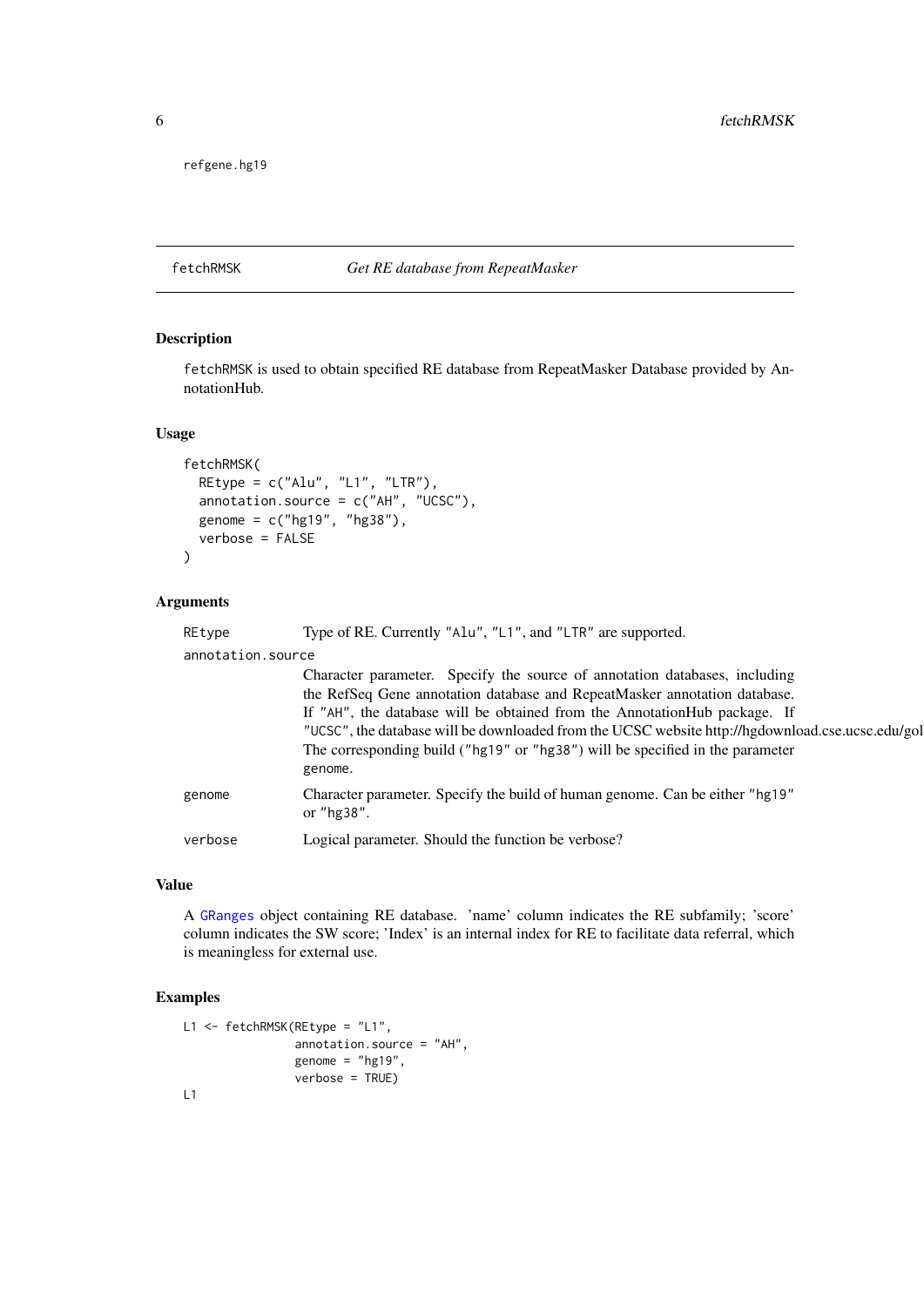<span id="page-6-1"></span><span id="page-6-0"></span>

#### Description

findRECpG is used to obtain RE-CpG genomic location data.

# Usage

```
findRECpG(
  RE,
  REtype = c("Alu", "L1", "LTR"),
  genome = c("hg19", "hg38"),
  be = NULL.
  verbose = FALSE
)
```
# Arguments

| <b>RE</b> | A GRanges object of RE genomic location database. This can be obtained by<br>fetchRMSK.                                                                                               |
|-----------|---------------------------------------------------------------------------------------------------------------------------------------------------------------------------------------|
| REtype    | Type of RE. Currently "Alu", "L1", and "LTR" are supported.                                                                                                                           |
| genome    | Character parameter. Specify the build of human genome. Can be either "hg19"<br>or "hg38". User should make sure the genome build of RE is consistent with this<br>parameter.         |
| be        | A BiocParallel object containing back-end information that is ready for par-<br>allel computing. This can be obtained by getBackend. If not specified, non-<br>parallel mode is used. |
| verbose   | logical parameter. Should the function be verbose?                                                                                                                                    |

#### Details

CpG site is defined as 5'-C-p-G-3'. It is reasonable to assume that the methylation status across all CpG/CpG dyads are concordant. Maintenance methyltransferase exhibits a preference for hemimethylated CpG/CpG dyads (methylated on one strand only). As a result, methyaltion status of CpG sites in both forward and reverse strands are usually consistent. Therefore, to accommodate the cytosine loci in both strands, the returned genomic ranges cover the 'CG' sequence with width of 2. The 'strand' information indicates the strand of the RE. Locating CpG sites in RE sequences can be computation intensive. It is recommanded to get more than one work in the backend for a faster running speed.

#### Value

A [GRanges](#page-0-0) object containing identified RE-CpG genomic location data.

```
data(Alu.hg19.demo)
RE.CpG <- findRECpG(RE = Alu.hg19.demo,
                    REtype = "Alu",
                    genome = "hg19",
```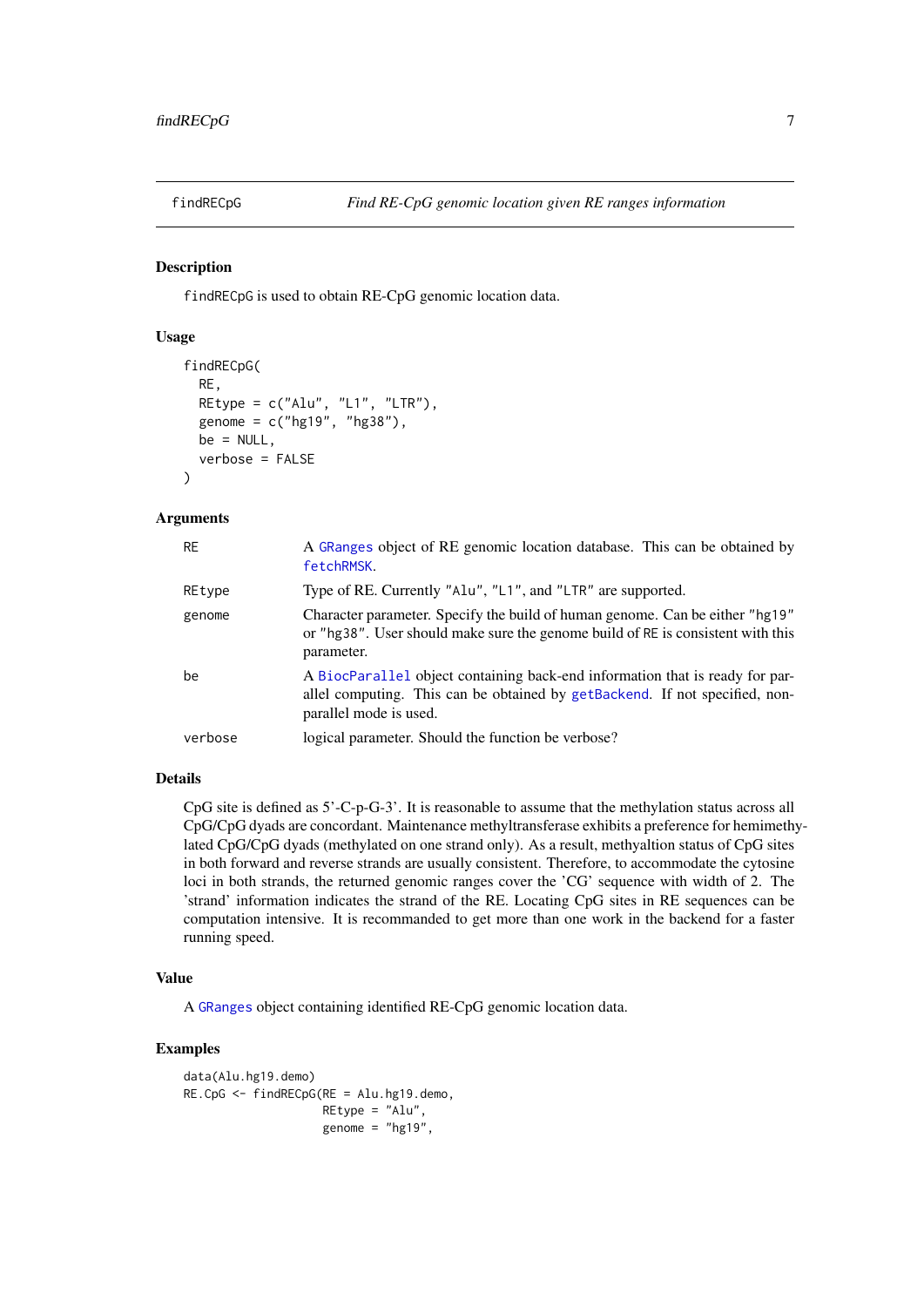<span id="page-7-0"></span>RE.CpG

verbose = TRUE)

<span id="page-7-1"></span>getBackend *Get BiocParallel back-end*

# Description

getBackend is used to obtain BiocParallel Back-end to allow parallel computing.

# Usage

getBackend(ncore, BPPARAM = NULL, verbose = FALSE)

# Arguments

| ncore          | Number of cores used for parallel computing. By default max number of cores<br>available in the machine will be utilized. If $ncore = 1$ , no parallel computing is<br>allowed. |
|----------------|---------------------------------------------------------------------------------------------------------------------------------------------------------------------------------|
| <b>BPPARAM</b> | An optional BiocParallelParam instance determining the parallel back-end to<br>be used during evaluation. If not specified, default back-end in the machine will<br>be used.    |
| verbose        | Logical parameter. Should the function be verbose?                                                                                                                              |

#### Value

A [BiocParallel](#page-0-0) object that can be used for parallel computing.

```
# Non-parallel mode
be <- getBackend(ncore = 1, verbose = TRUE)
be
# parallel mode (2 workers)
be <- getBackend(ncore = 2, verbose = TRUE)
be
```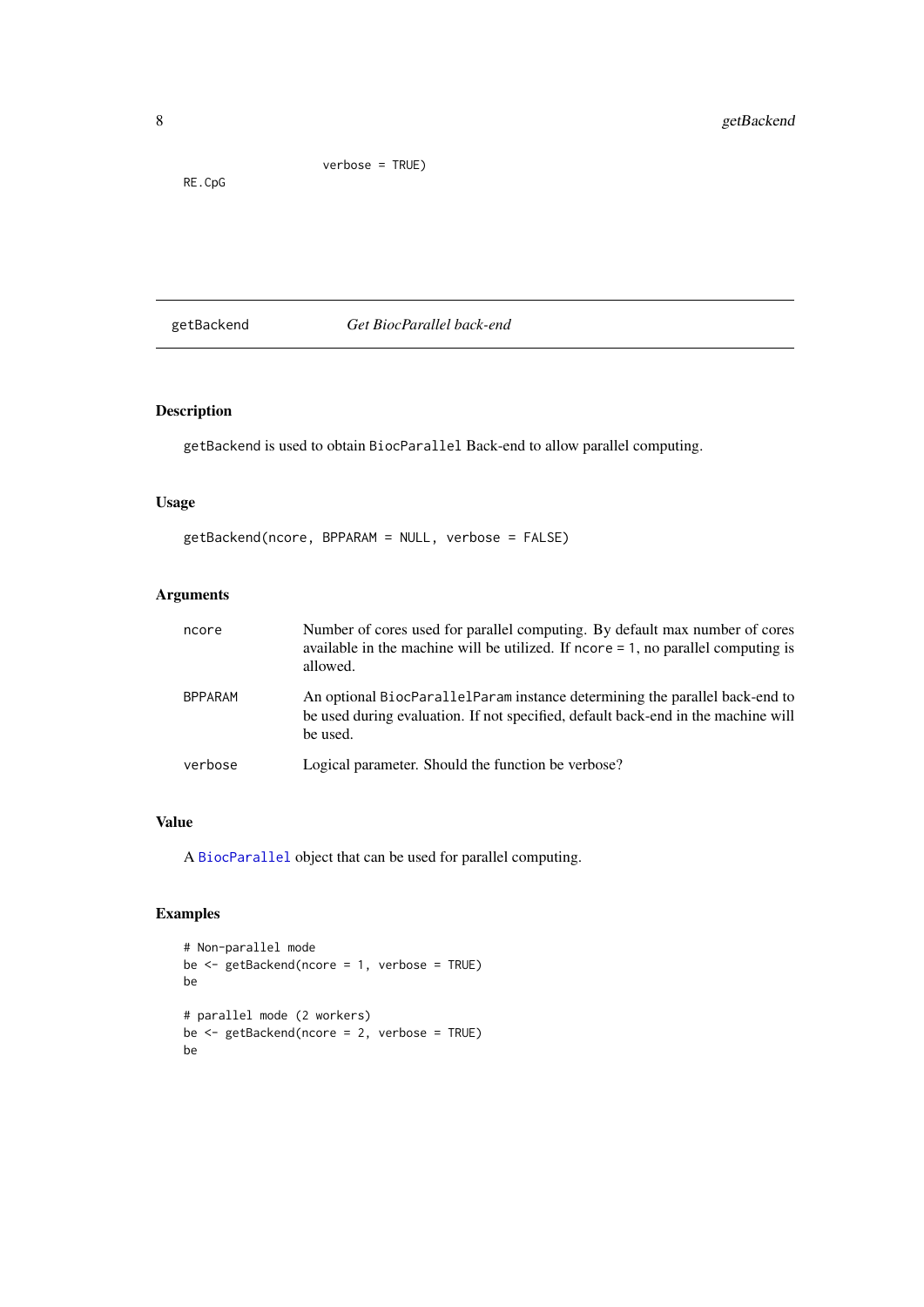<span id="page-8-0"></span>getGM12878 *Get methylation data of HapMap LCL sample GM12878 profiled by Illumina 450k array or EPIC array*

# Description

getGM12878 is used to obtain public available methylation profiling data of HapMap LCL sample GM12878.

#### Usage

```
getGM12878(arrayType = c("450k", "EPIC"), mapGenome = FALSE)
```
#### Arguments

| arrayType | Illumina methylation array type. Currently "450k" and "EPIC" are supported.<br>Default $=$ "450k".                  |
|-----------|---------------------------------------------------------------------------------------------------------------------|
| mapGenome | Logical parameter. If TRUE, function will return a Genomic RatioSet object in-<br>stead of a link{RatioSet} object. |

# Details

Illumina 450k data were sourced and curated from ENCODE [http://hgdownload.cse.ucsc.](http://hgdownload.cse.ucsc.edu/goldenPath/hg19/encodeDCC/wgEncodeHaibMethyl450/wgEncodeHaibMethyl450Gm12878SitesRep1.bed.gz) [edu/goldenPath/hg19/encodeDCC/wgEncodeHaibMethyl450/wgEncodeHaibMethyl450Gm12878](http://hgdownload.cse.ucsc.edu/goldenPath/hg19/encodeDCC/wgEncodeHaibMethyl450/wgEncodeHaibMethyl450Gm12878SitesRep1.bed.gz)SitesRep1. [bed.gz](http://hgdownload.cse.ucsc.edu/goldenPath/hg19/encodeDCC/wgEncodeHaibMethyl450/wgEncodeHaibMethyl450Gm12878SitesRep1.bed.gz). Illumina EPIC data were obtained from data package minfiDataEPIC.

#### Value

A [RatioSet](#page-0-0) or [GenomicRatioSet](#page-0-0) containing beta value and M value of the methylation data.

```
## Not run:
# Get GM12878 methylation data (450k array)
if (!exists("GM12878_450k")) GM12878_450k <- getGM12878("450k")
GM12878_450k
## End(Not run)
# Get GM12878 methylation data (EPIC array)
if (!exists("GM12878_EPIC")) GM12878_EPIC <- getGM12878("EPIC")
GM12878_EPIC
```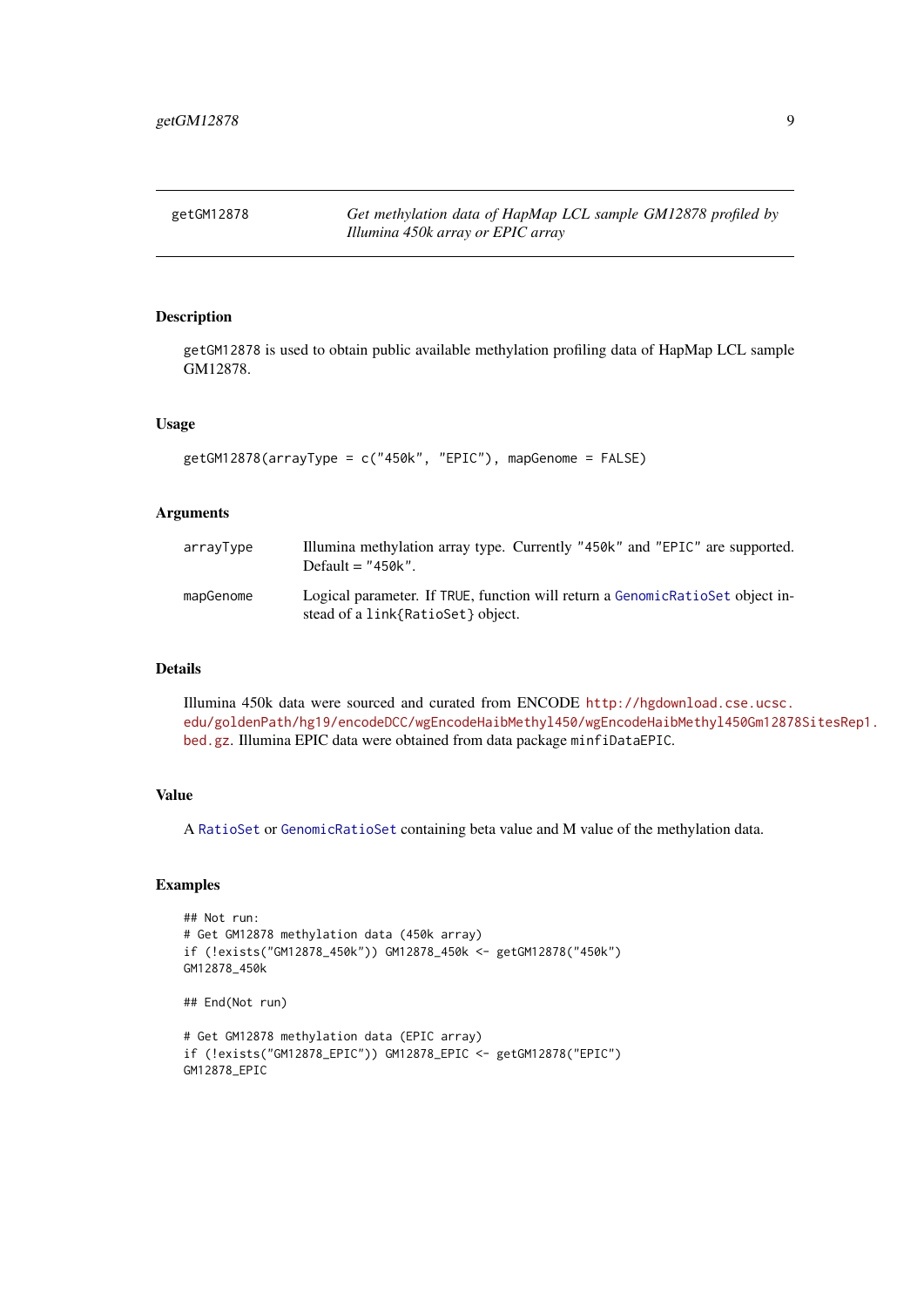<span id="page-9-1"></span><span id="page-9-0"></span>

#### Description

GRannot is used to annotate a [GRanges](#page-0-0) dataset with gene region information using refseq gene database

### Usage

```
GRannot(object.GR, refgene, symbol = FALSE, verbose = FALSE)
```
#### Arguments

| object.GR | An GRanges object of a genomic location database.                                                                  |
|-----------|--------------------------------------------------------------------------------------------------------------------|
| refgene   | A complete refGene annotation database returned by fetchRefSeqGene (with<br>$parameter \text{mainOnly} = FALSE$ ). |
| symbol    | Logical parameter. Should the annotation return gene symbol?                                                       |
| verbose   | Logical parameter. Should the function be verbose?                                                                 |

#### Details

The annotated gene region information includes: protein coding gene (InNM), noncoding RNA gene (InNR), 2000 base pair upstream of the transcript start site (InTSS), 5'UTR (In5UTR), coding sequence (InCDS), exon (InExon), and 3'UTR (In3UTR). The intergenic and intron regions can then be represented by the combination of these region data. The number shown in these columns represent the row number or 'index' column in the main refgene database obtained by [fetchRefSeqGene](#page-4-1).

#### Value

A [GRanges](#page-0-0) or a [GRangesList](#page-0-0) object containing refSeq Gene database.

```
data(Alu.hg19.demo)
if (!exists("refgene.hg19"))
  refgene.hg19 <- fetchRefSeqGene(annotation.source = "AH",
                                  genome = "hg19",
                                  verbose = TRUE)
Alu.hg19.demo.refGene <- GRannot(Alu.hg19.demo, refgene.hg19, verbose = TRUE)
Alu.hg19.demo.refGene
```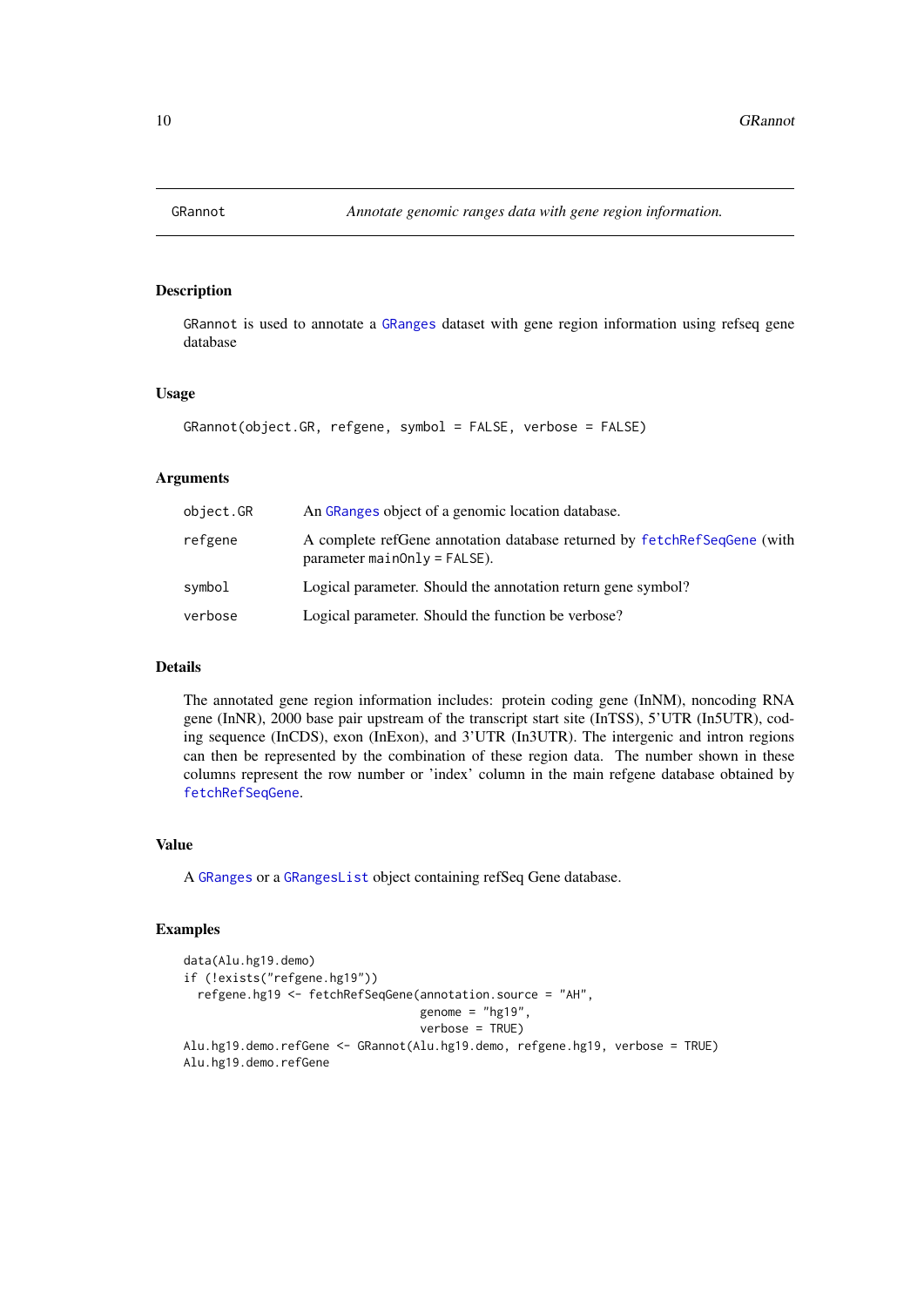<span id="page-10-1"></span><span id="page-10-0"></span>

#### Description

grooMethy is used to automatically detect and fix data issues including zero beta value, missing value, and infinite value.

### Usage

```
grooMethy(
  methyDat,
  Seq.GR = NULL,\text{impute} = \text{TRUE},
  imputebyrow = TRUE,
  mapGenome = FALSE,
  verbose = FALSE
)
```
#### Arguments

|             | A RatioSet, GenomicRatioSet, DataFrame, data.table, data.frame, or matrix<br>of Illumina BeadChip methylation data (450k or EPIC array) or Illumina methy-<br>lation percentage estimates by sequencing. If the data are prepared as a data. frame<br>or alike format, for Illumina array data, please make sure there is a column or<br>row names are available to indicate the Illumina probe names (i.e. cg00000029);<br>for sequencing methylation data, please provide the corresponding CpG location<br>information in Seq. GR. |
|-------------|---------------------------------------------------------------------------------------------------------------------------------------------------------------------------------------------------------------------------------------------------------------------------------------------------------------------------------------------------------------------------------------------------------------------------------------------------------------------------------------------------------------------------------------|
| Seq.GR      | A GRanges object containing genomic locations of the CpGs profiled by se-<br>quencing platforms. This parameter should not be NULL if the input methyla-<br>tion data methyDat are obtained by sequencing platform. The order of Seq. GR<br>should match the order of methyDat. Note that the genomic location can be in<br>either hg19 or hg38 build. See details.                                                                                                                                                                   |
| impute      | If TRUE, K-Nearest Neighbouring imputation will be applied to fill the missing<br>values. Default = TRUE. See Details.                                                                                                                                                                                                                                                                                                                                                                                                                |
| imputebyrow | If TRUE, missing values will be imputed using similar values in row (i.e., across<br>samples); if FALSE, missing values will be imputed using similar values in col-<br>umn ( <i>i.e.</i> , across CpGs). Default is TRUE.                                                                                                                                                                                                                                                                                                            |
| mapGenome   | Logical parameter. If TRUE, function will return a GenomicRatioSet object in-<br>stead of a RatioSet. This function is not applicable for sequencing data.                                                                                                                                                                                                                                                                                                                                                                            |
| verbose     | Logical parameter. Should the function be verbose?                                                                                                                                                                                                                                                                                                                                                                                                                                                                                    |

#### Details

For methylation data in beta value, if zero/one value exists, the logit transformation from beta to M value will produce infinite value. Therefore, zero/one beta value will be replaced with the smallest non-zero beta/largest non-one beta value found in the dataset. grooMethy can also handle missing value (i.e. NA or NaN) using KNN imputation (see [impute.knn](#page-0-0)). The infinite value will be also treated as missing value for imputation. If the original dataset is in beta value, grooMethy will first transform it to M value before imputation is carried out. If the imputed value is out of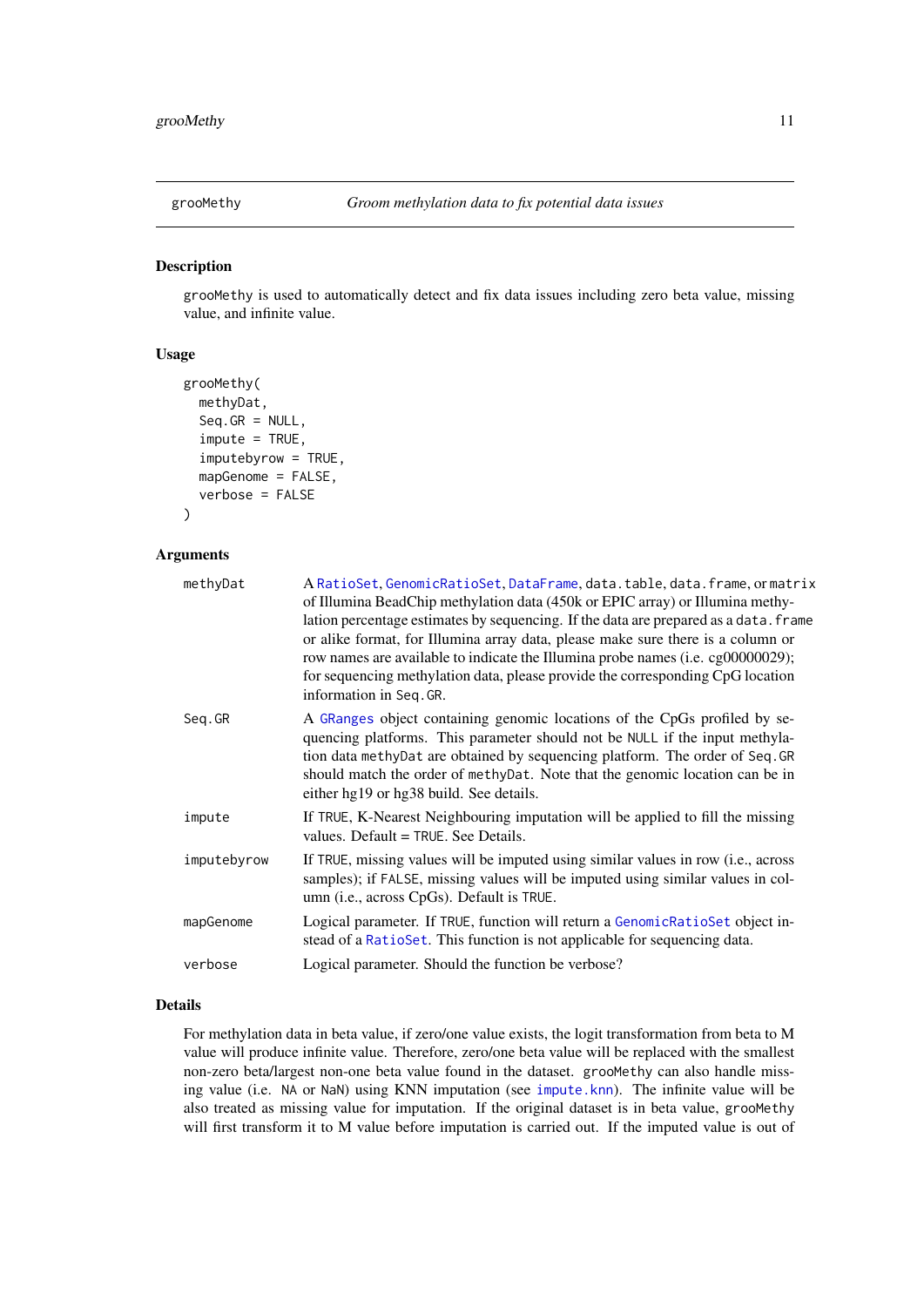the original range (which is possible when imputebyrow = FALSE), mean value will be used instead. Warning: imputed values for multimodal distributed CpGs (across samples) may not be correct. Please check package ENmix to identify the CpGs with multimodal distribution. Please note that grooMethy is also embedded in [remp](#page-13-1) so the user can run [remp](#page-13-1) directly without explicitly running grooMethy. For sequencing methylation data, please specify the genomic location of CpGs in a GenomicRanges object and specify it in Seq.GR. For an example of Seq.GR, Please run minfi::getLocations(IlluminaHumanMethylation450kanno.ilmn12.hg19) (the row names of the CpGs in Seq.GR can be NULL). The user should make sure the genome build of Seq.GR match the build specified in genome parameter of function [initREMP](#page-11-1) and [remprofile](#page-21-1) (default is "hg19").

#### Value

A [RatioSet](#page-0-0) or [GenomicRatioSet](#page-0-0) containing beta value and M value of the methylation data.

#### Examples

```
# Get GM12878 methylation data (450k array)
if (!exists("GM12878_450k")) GM12878_450k <- getGM12878("450k")
GM12878_450k <- grooMethy(GM12878_450k, verbose = TRUE)
# Also works if data input is a matrix
grooMethy(minfi::getBeta(GM12878_450k), verbose = TRUE)
```
<span id="page-11-1"></span>initREMP *RE Annotation Database Initialization*

#### Description

initREMP is used to initialize annotation database for RE methylation prediction. Two major RE types in human, Alu element (Alu) and LINE-1 (L1) are available.

#### Usage

```
initREMP(
  arrayType = c("450k", "EPIC", "Sequencing"),
  REtype = c("Alu", "L1", "LTR"),
  annotation.source = c("AH", "UCSC"),
  genome = c("hg19", "hg38"),
 RE = NULL,
  Seq.GR = NULL,ncore = NULL,
 BPPARAM = NULL,
  export = FALSE,work.dir = tempdir(),
  verbose = FALSE
)
```
#### Arguments

| arrayType | Illumina methylation array type. Currently "450k", "EPIC", and "Sequencing" |
|-----------|-----------------------------------------------------------------------------|
|           | are supported. Default $=$ "450 $k$ ".                                      |
| REtype    | Type of RE. Currently "Alu", "L1", and "LTR" are supported.                 |

<span id="page-11-0"></span>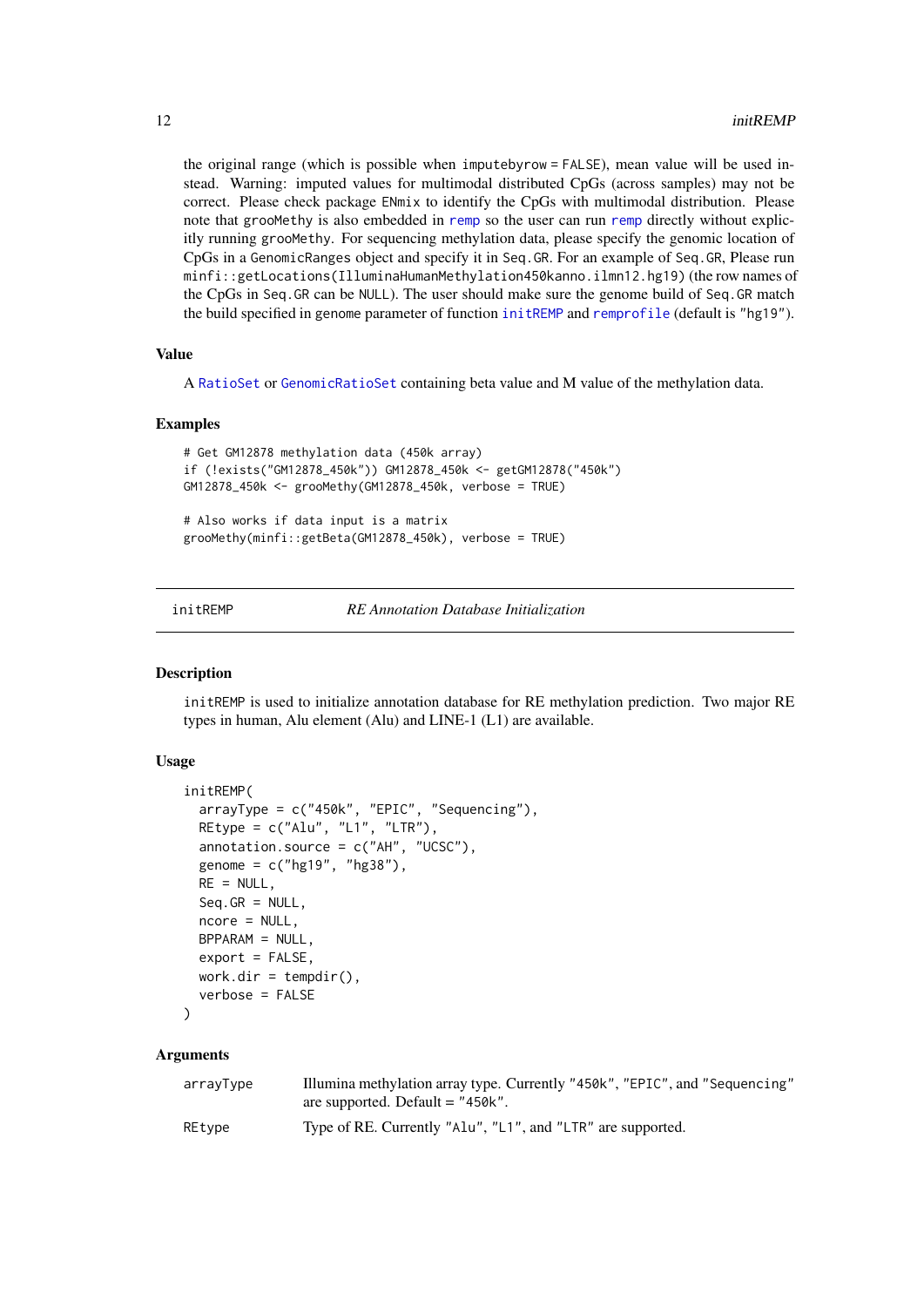<span id="page-12-0"></span>

| annotation.source |                                                                                                                                                                                                                                                                                                                                                                                                                                     |
|-------------------|-------------------------------------------------------------------------------------------------------------------------------------------------------------------------------------------------------------------------------------------------------------------------------------------------------------------------------------------------------------------------------------------------------------------------------------|
|                   | Character parameter. Specify the source of annotation databases, including<br>the RefSeq Gene annotation database and RepeatMasker annotation database.<br>If "AH", the database will be obtained from the AnnotationHub package. If<br>"UCSC", the database will be downloaded from the UCSC website http://hgdownload.cse.ucsc.edu/gol<br>The corresponding build ("hg19" or "hg38") can be specified in the parameter<br>genome. |
| genome            | Character parameter. Specify the build of human genome. Can be either "hg19"<br>or "hg38". Note that if annotation. source $==$ "AH", only hg19 database is<br>available.                                                                                                                                                                                                                                                           |
| <b>RE</b>         | A GRanges object containing user-specified RE genomic location information.<br>If NULL, the function will retrive RepeatMasker RE database from AnnotationHub<br>(build hg19) or download the database from UCSC website (build hg19/hg38).                                                                                                                                                                                         |
| Seq.GR            | A GRanges object containing genomic locations of the CpGs profiled by se-<br>quencing platforms. This parameter should not be NULL if arrayType == 'Sequencing'.<br>Note that the genomic location can be in either hg19 or hg38 build. See details.                                                                                                                                                                                |
| ncore             | Number of cores used for parallel computing. By default max number of cores<br>available in the machine will be utilized. If $ncore = 1$ , no parallel computing is<br>allowed.                                                                                                                                                                                                                                                     |
| <b>BPPARAM</b>    | An optional BiocParallelParam instance determining the parallel back-end to<br>be used during evaluation. If not specified, default back-end in the machine will<br>be used.                                                                                                                                                                                                                                                        |
| export            | Logical. Should the returned REMParcel object be saved to local machine? See<br>Details.                                                                                                                                                                                                                                                                                                                                            |
| work.dir          | Path to the directory where the generated data will be saved. Valid when export<br>= TRUE. If not specified and export = TRUE, temporary directory tempdir() will<br>be used.                                                                                                                                                                                                                                                       |
| verbose           | Logical parameter. Should the function be verbose?                                                                                                                                                                                                                                                                                                                                                                                  |

#### Details

Currently, we support two major types of RE in the human genome, Alu and L1. The main purpose of initREMP is to generate and annotate CpG/RE data using the refSeq Gene (hg19) annotation database (provided by [AnnotationHub](#page-0-0)). These annotation data are crucial to RE methylation prediction in [remp](#page-13-1). Once generated, the data can be reused in the future (data can be very large). Therefore, we recommend the user to save the output from initREMP to the local machine, so that user only need to run this function once as long as there is no change to the RE database. To minimize the size of the resulting data file, the generated annotation data are only for REs that contain RE-CpGs with neighboring profiled CpGs. By default, the neighboring CpGs are confined within 1200 bp flanking window. This window size can be modified using [remp\\_options](#page-24-1). Note that the refSeq Gene database from UCSC is dynamic (updated periodically) and reflecting the latest knowledge of gene, whereas the database from AnnotationHub is static and classic. Using different sources will have a slight impact on the prediction results of RE methylation and gene annotation of final results. For sequencing methylation data, please specify the genomic location of CpGs in a GenomicRanges object and specify it in Seq.GR. For an example of Seq.GR, Please run minfi::getLocations(IlluminaHumanMethylation450kanno.ilmn12.hg19) (the row names of the CpGs in Seq.GR can be NULL). The user should make sure the genome build of Seq.GR match the build specified in genome parameter (default is "hg19").

#### Value

An [REMParcel](#page-16-1) object containing data needed for RE methylation prediction.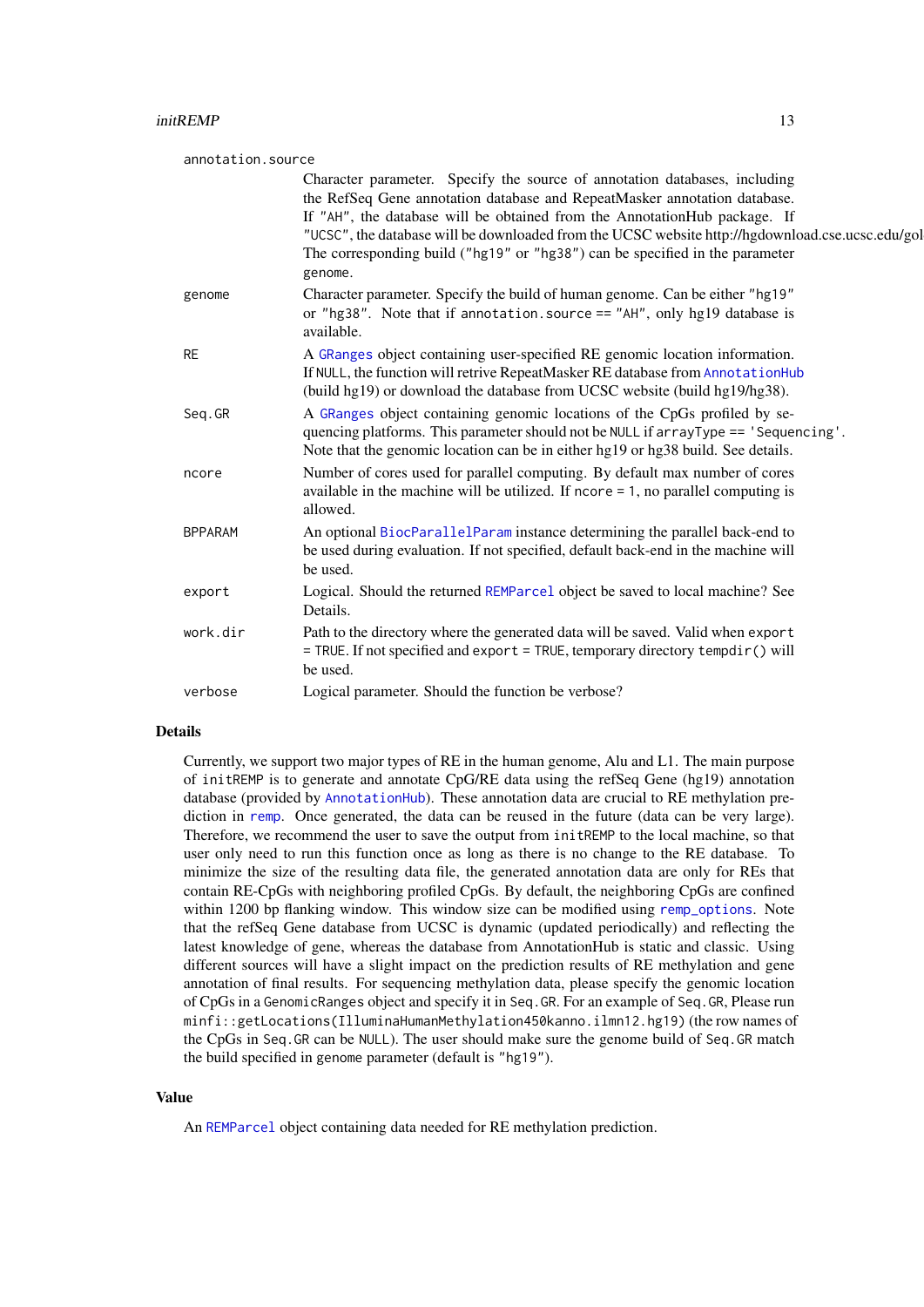#### See Also

See [remp](#page-13-1) for RE methylation prediction.

#### Examples

```
if (!exists("remparcel")) {
  data(Alu.hg19.demo)
  remparcel <- initREMP(arrayType = "450k",
                        REtype = "Alu",
                        annotation.source = "AH",
                        genome = "hg19",
                        RE = Alu.hg19.demo,
                        ncore = 1,
                        verbose = TRUE)
}
```
<span id="page-13-1"></span>remp *Repetitive element methylation prediction*

#### Description

remp is used to predict genomewide methylation levels of locus-specific repetitive elements (RE). Two major RE types in human, Alu element (Alu) and LINE-1 (L1) are available.

#### Usage

```
remp(
  methyDat = NULL,
  REtype = c("Alu", "L1", "LTR"),
  Seq.GR = NULL,
  parcel = NULL,
  work.dir = tempdir(),
  win = 1000,
  method = c("rf", "xgbTree", "svmLinear", "svmRadial", "naive"),
  autoTune = TRUE,
  param = NULL,
  seed = NULL,
  ncore = NULL,
  BPPARAM = NULL,
  verbose = FALSE
)
```
#### Arguments

methyDat A [RatioSet](#page-0-0), [GenomicRatioSet](#page-0-0), [DataFrame](#page-0-0), data.table, data.frame, or matrix of Illumina BeadChip methylation data (450k or EPIC array) or Illumina methylation percentage estimates by sequencing. See Details. Alternatively, user can also specify a pre-built data template (see [rempTemplate](#page-23-1)). remp to carry out the prediction. See [rempTemplate](#page-23-1). With template specified, methyDat, REtype, parcel, and work.dir can be skipped.

<span id="page-13-0"></span>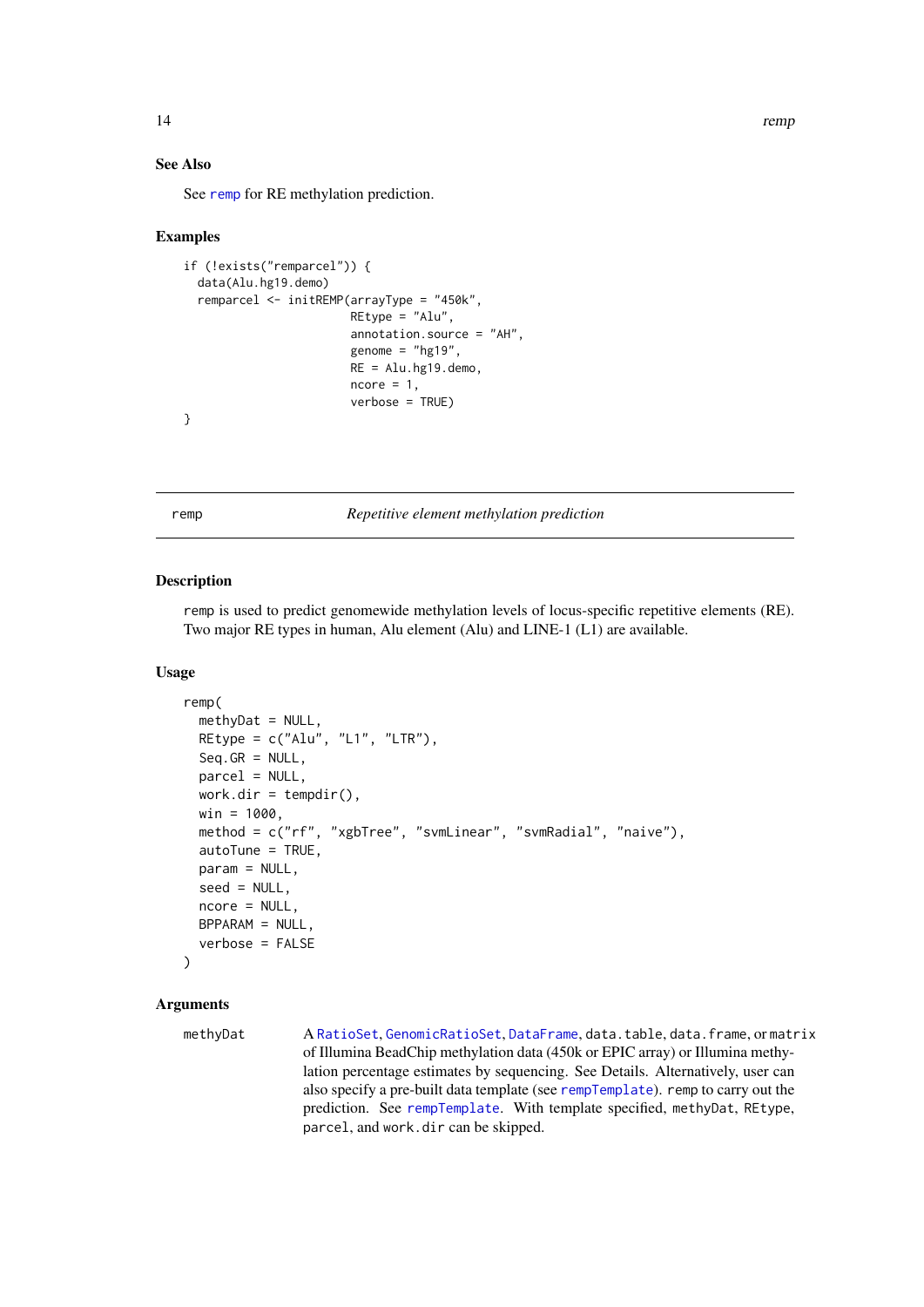<span id="page-14-0"></span>

| REtype         | Type of RE. Currently "Alu", "L1", and "LTR" are supported. If NULL, the type<br>of RE will be extracted from parcel.                                                                                                                                                                                                                                                                                                                                                                         |
|----------------|-----------------------------------------------------------------------------------------------------------------------------------------------------------------------------------------------------------------------------------------------------------------------------------------------------------------------------------------------------------------------------------------------------------------------------------------------------------------------------------------------|
| Seq.GR         | A GRanges object containing genomic locations of the CpGs profiled by se-<br>quencing platforms. This parameter should not be NULL if the input methylation<br>data methyDat are obtained by sequencing. Note that the genomic location can<br>be in either hg19 or hg38 build. See details in initREMP.                                                                                                                                                                                      |
| parcel         | An REMParcel object containing necessary data to carry out the prediction. If<br>NULL, REtype must specify a type of RE so that the function can search the<br>.rds data file in work.dir exported by initREMP (with export = TRUE) or<br>saveParcel.                                                                                                                                                                                                                                         |
| work.dir       | Path to the directory where the annotation data generated by initREMP are<br>saved. Valid when the argument parcel is missing. If not specified, tempo-<br>rary directory tempdir() will be used. If specified, the directory path has to be<br>the same as the one specified in initREMP or in saveParcel.                                                                                                                                                                                   |
| win            | An integer specifying window size to confine the upstream and downstream<br>flanking region centered on the predicted CpG in RE for prediction. Default =<br>1000. See Details.                                                                                                                                                                                                                                                                                                               |
| method         | Name of model/approach for prediction. Currently "rf" (Random Forest), "xgbTree"<br>(Extreme Gradient Boosting), "svmLinear" (SVM with linear kernel), "svmRadial"<br>(SVM with radial kernel), and "naive" (carrying over methylation values of the<br>closest CpG site) are available. Default = "rf" (Random Forest). See Details.                                                                                                                                                         |
| autoTune       | Logical parameter. If TRUE, a 3-time repeated 5-fold cross validation will be<br>performed to determine the best model parameter. If FALSE, the param option<br>(see below) must be specified. Default = TRUE. Auto-tune will be disabled using<br>Random Forest. See Details.                                                                                                                                                                                                                |
| param          | A list specifying fixed model tuning parameter(s) (not applicable for Random<br>Forest, see Details). For Extreme Gradient Boosting, param list must contain<br>'\$nrounds','\$max_depth','\$eta','\$gamma','\$colsample_bytree','\$min_child_weight',<br>and '\$subsample'. See xgbTree in package caret. For SVM, param list must<br>contain '\$C' (cost) for linear kernel or '\$sigma' and '\$C' for radial basis function<br>kernel. This parameter is valid only when autoTune = FALSE. |
| seed           | Random seed for Random Forest model for reproducible prediction results. De-<br>fault is NULL, which generates a seed.                                                                                                                                                                                                                                                                                                                                                                        |
| ncore          | Number of cores used for parallel computing. By default, max number of cores<br>available in the machine will be utilized. If $ncore = 1$ , no parallel computing is<br>allowed.                                                                                                                                                                                                                                                                                                              |
| <b>BPPARAM</b> | An optional BiocParallelParam instance determining the parallel back-end to<br>be used during evaluation. If not specified, default back-end in the machine will<br>be used.                                                                                                                                                                                                                                                                                                                  |
| verbose        | Logical parameter. Should the function be verbose?                                                                                                                                                                                                                                                                                                                                                                                                                                            |

# Details

Before running remp, user should make sure the methylation data have gone through proper quality control, background correction, and normalization procedures. Both beta value and M value are allowed. Rows represents probes and columns represents samples. For array data, please make sure to have row names that specify the Illumina probe ID (i.e. cg00000029). For sequencing data, please provide the genomic location of CpGs in a [GRanges](#page-0-0) obejct and specify it using Seq.GR parameter. win = 1000 is based on previous findings showing that neighboring CpGs are more likely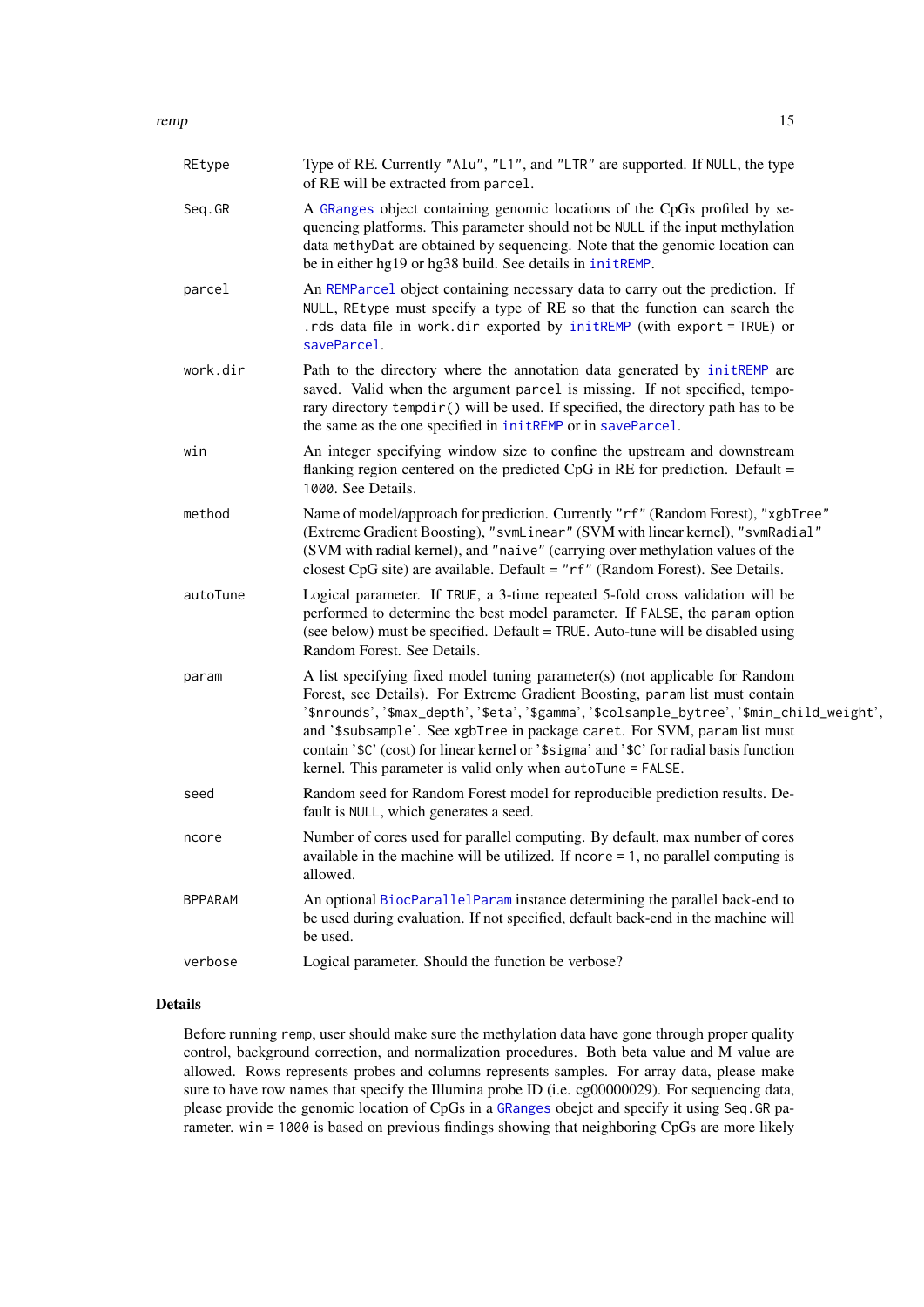<span id="page-15-0"></span>to be co-modified within 1000 bp. User can specify narrower window size for slight improvement of prediction accuracy at the cost of less predicted RE. Window size greater than 1000 is not recommended as the machine learning models would not be able to learn much userful information for prediction but introduce noise. Random Forest model (method = "rf") is recommented as it offers more accurate prediction and it also enables prediction reliability functionality. Prediction reliability is estimated by conditional standard deviation using Quantile Regression Forest. Please note that if parallel computing is allowed, parallel Random Forest (powered by package [ranger](#page-0-0)) will be used automatically. The performance of Random Forest model is often relatively insensitive to the choice of mtry. Therefore, auto-tune will be turned off using Random Forest and mtry will be set to one third of the total number of predictors. For SVM, if autoTune = TRUE, preset tuning parameter search grid can be access and modified using [remp\\_options](#page-24-1).

#### Value

A [REMProduct](#page-18-1) object containing predicted RE methylation results.

#### See Also

See [initREMP](#page-11-1) to prepare necessary annotation database before running remp.

```
# Obtain example Illumina example data (450k)
if (!exists("GM12878_450k"))
  GM12878_450k <- getGM12878("450k")
# Make sure you have run 'initREMP' first. See ?initREMP.
if (!exists("remparcel")) {
  data(Alu.hg19.demo)
  remparcel <- initREMP(arrayType = "450k",
                        REtype = "Alu",
                        annotation.source = "AH",
                        genome = "hg19",
                        RE = Alu.hg19.demo,
                        ncore = 1,
                        verbose = TRUE)
}
# With data template pre-built. See ?rempTemplate.
if (!exists("template"))
  template <- rempTemplate(GM12878_450k,
                           parcel = remparcel,
                           win = 1000,verbose = TRUE)
# Run remp with pre-built template:
remp.res <- remp(template, ncore = 1)
# Or run remp without pre-built template (identical results):
## Not run:
  remp.res <- remp(GM12878_450k,
                   REtype = "Alu",
                   parcel = remparcel,
                   ncore = 1,
                   verbose = TRUE)
```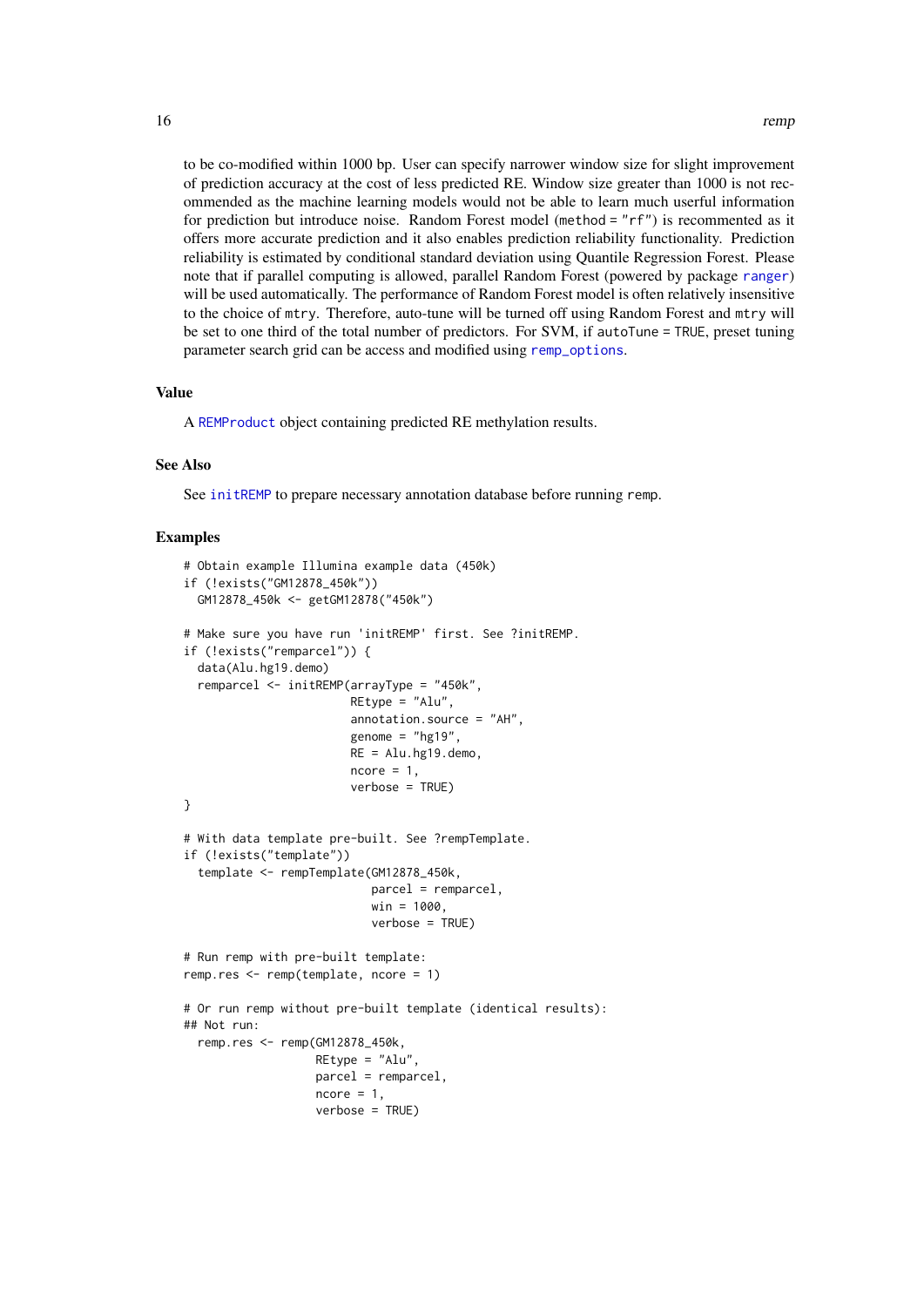#### <span id="page-16-0"></span>REMParcel-class 17

```
## End(Not run)
```

```
remp.res
details(remp.res)
rempB(remp.res) # Methylation data (beta value)
```

```
# Extract CpG location information.
# This accessor is inherit from class 'RangedSummarizedExperiment')
rowRanges(remp.res)
```

```
# RE annotation information
rempAnnot(remp.res)
```

```
# Add gene annotation
remp.res <- decodeAnnot(remp.res, type = "symbol")
rempAnnot(remp.res)
```
# (Recommended) Trim off less reliable prediction remp.res <- rempTrim(remp.res)

```
# Obtain RE-level methylation (aggregate by mean)
remp.res <- rempAggregate(remp.res)
rempB(remp.res) # Methylation data (beta value)
```

```
# Extract RE location information
rowRanges(remp.res)
```

```
# Density plot across predicted RE
remplot(remp.res)
```
REMParcel-class *REMParcel instances*

#### <span id="page-16-1"></span>Description

REMParcel is a container class to organize required datasets for RE methylation prediction generated from [initREMP](#page-11-1) and used in [remp](#page-13-1).

#### Usage

```
REMParcel(
  REtype = "Unknown",
  genome = "Unknown",
  platform = "Unknown",
  RefGene = GRanges(),
  RE = GRanges(),
  RECpG = GRanges(),
  ILMN = GRanges()
)
getParcelInfo(object)
getRefGene(object)
```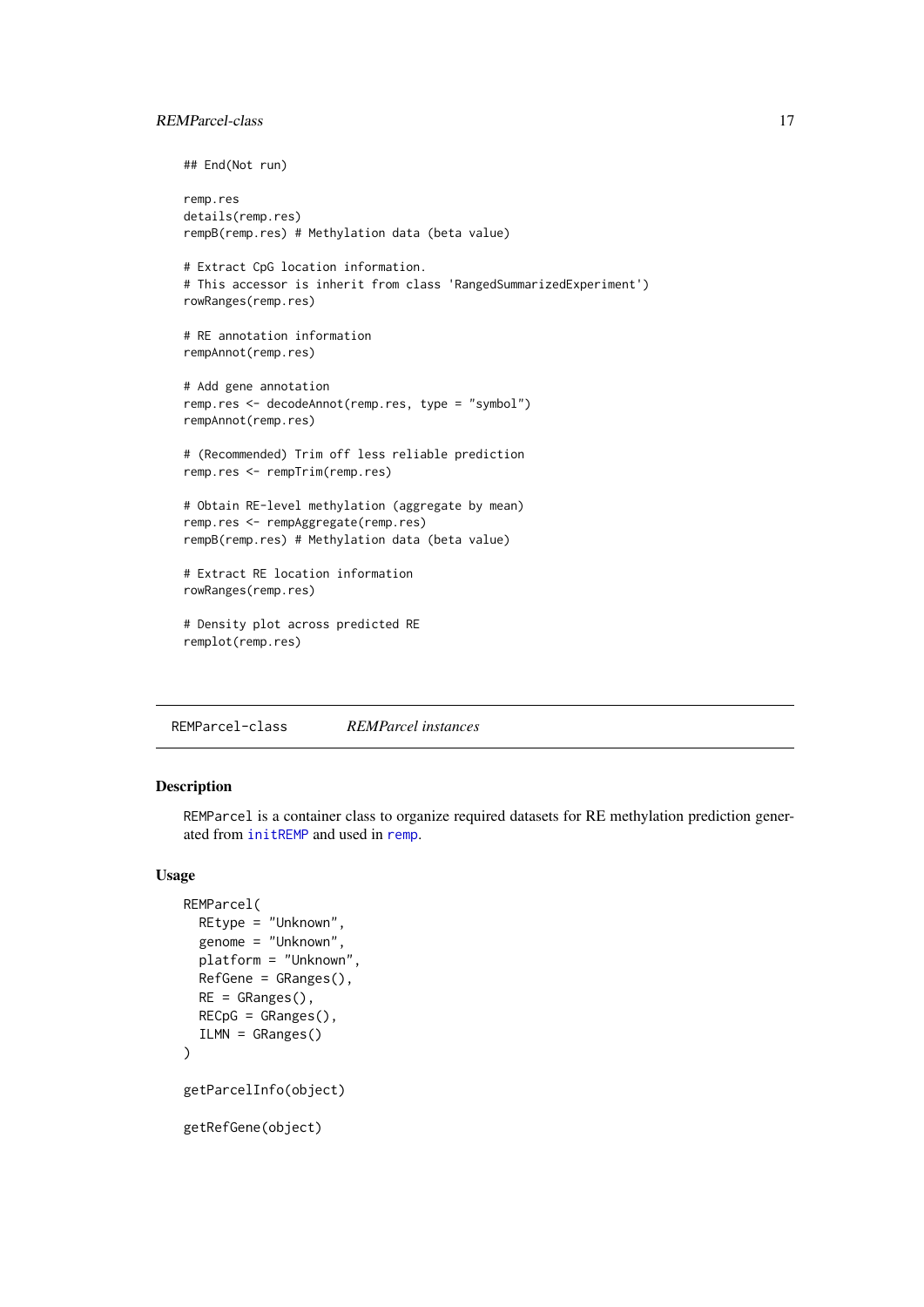```
getRE(object)
getRECpG(object)
getILMN(object, ...)
saveParcel(object, ...)
## S4 method for signature 'REMParcel'
saveParcel(object, work.dir = tempdir(), verbose = FALSE, ...)
## S4 method for signature 'REMParcel'
getParcelInfo(object)
## S4 method for signature 'REMParcel'
getRefGene(object)
## S4 method for signature 'REMParcel'
getRE(object)
## S4 method for signature 'REMParcel'
getRECpG(object)
## S4 method for signature 'REMParcel'
getILMN(object, REonly = FALSE)
```
#### Arguments

| REtype    | Type of RE ("Alu", "L1", or "LTR").                                                                                                             |
|-----------|-------------------------------------------------------------------------------------------------------------------------------------------------|
| genome    | Specify the build of human genome. Can be either "hg19" or "hg38".                                                                              |
| platform  | Illumina methylation profiling platform ("450k" or "EPIC").                                                                                     |
| RefGene   | refSeq gene annotation data, which can be obtained by fetchRefSeqGene.                                                                          |
| <b>RE</b> | Annotated RE genomic range data, which can be obtained by fetchRMSK and<br>annotated by GRannot.                                                |
| RECpG     | Genomic range data of annotated CpG site identified in RE DNA sequence,<br>which can be obtained by find REC pG and annotated by GRannot.       |
| ILMN      | Illumina CpG probe genomic range data.                                                                                                          |
| object    | A REMParcel object.                                                                                                                             |
| .         | For saveParce1: other parameters to be passed to the saveRDS method. See<br>saveRDS.                                                            |
| work.dir  | For saveParcel: path to the directory where the generated data will be saved.<br>If not specified, temporary directory tempdir () will be used. |
| verbose   | For saveParce1: logical parameter. Should the function be verbose?                                                                              |
| REonly    | For getILMN: see Accessors.                                                                                                                     |

# Value

An object of class REMParcel for the constructor.

<span id="page-17-0"></span>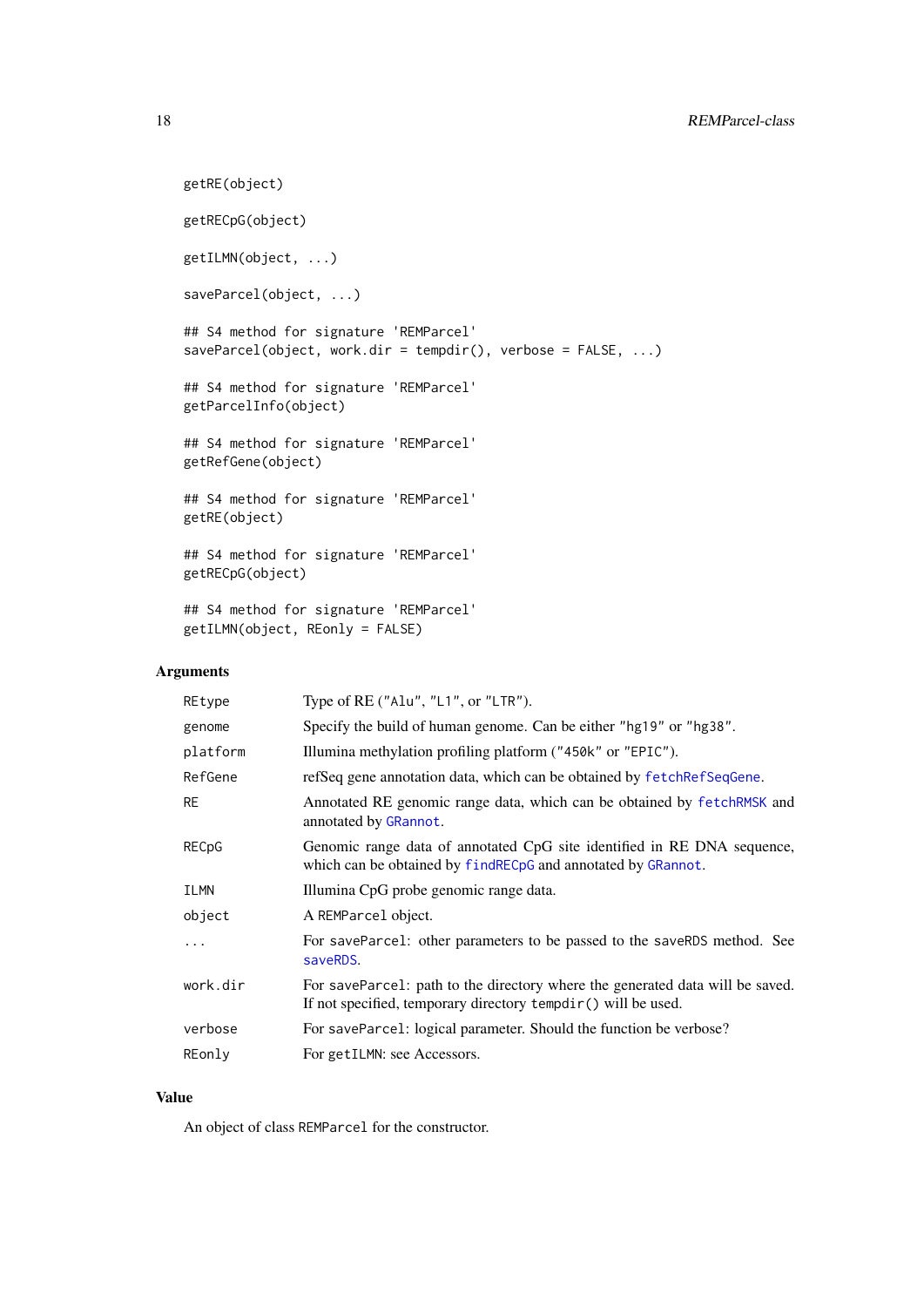#### <span id="page-18-0"></span>REMProduct-class 19

#### Accessors

getParcelInfo(object) Return data type, RE type, and flanking window size information of the parcel.

getRefGene(object) Return RefSeq gene annotation data.

- getRE(object) Return RE genomic location data for prediction (annotated by refSeq gene database).
- getRECpG(object) Return RE-CpG genomic location data for prediction.
- getILMN(object, REonly = FALSE) Return Illumina CpG probe genomic location data for prediction (annotated by refSeq gene database). If REonly = TRUE, only probes within RE region are returned.

### Utilities

saveParcel(object, work.dir = tempdir(), verbose =  $FALSE$ , ...) Save the object to local machine.

#### Examples

showClass("REMParcel")

REMProduct-class *REMProduct instances*

#### <span id="page-18-1"></span>Description

Class REMProduct is to maintain RE methylation prediction results. REMProduct inherits Bioconductor's RangedSummarizedExperiment class.

#### Usage

```
REMProduct(
  REtype = "Unknown",
  genome = "Unknown",
  platform = "Unknown",
  win = "Unknown",
  predictModel = "Unknown",
  QCModel = "Unknown",
  rempM = NULL,rempB = NULL,rempQC = NULL,
  cpgRanges = GRanges(),
  sampleInfo = DataFrame(),
  REannotation = GRanges(),
  RECpG = GRanges(),
  regionCode = DataFrame(),
  refGene = GRanges(),
  varImp = DataFrame(),
  REStats = DataFrame(),
  GeneStats = DataFrame(),
  Seed = NULL
```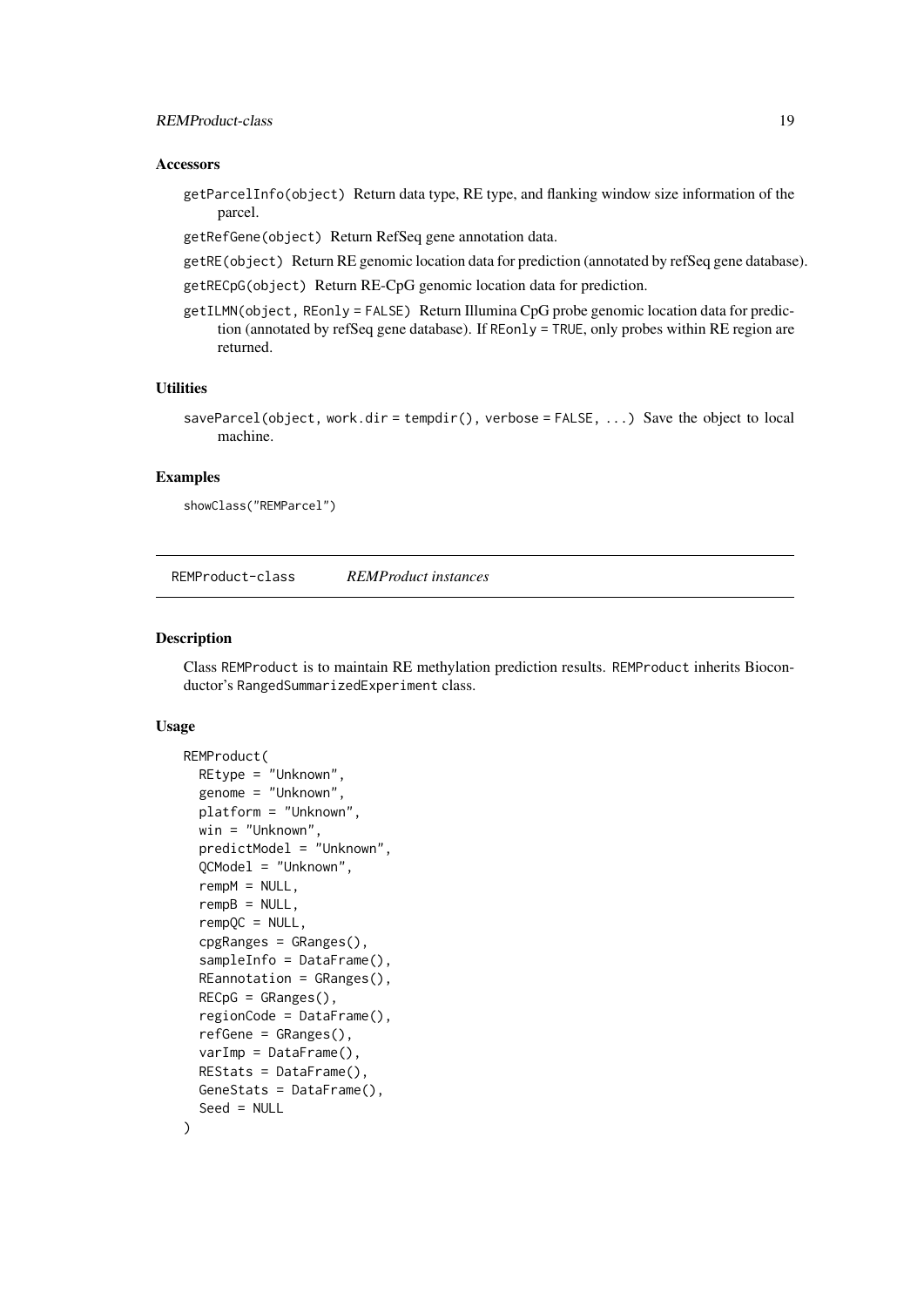rempM(object)

```
rempB(object)
```

```
rempQC(object)
```
rempAnnot(object)

rempImp(object)

rempStats(object)

remplot(object, ...)

details(object)

decodeAnnot(object, ...)

rempTrim(object, ...)

rempAggregate(object, ...)

rempCombine(object1, object2)

## S4 method for signature 'REMProduct' rempM(object)

## S4 method for signature 'REMProduct' rempB(object)

## S4 method for signature 'REMProduct' rempQC(object)

## S4 method for signature 'REMProduct' rempImp(object)

## S4 method for signature 'REMProduct' rempAnnot(object)

## S4 method for signature 'REMProduct' rempStats(object)

```
## S4 method for signature 'REMProduct'
remplot(object, type = c("individual", "overall"), ...)
```
## S4 method for signature 'REMProduct' details(object)

```
## S4 method for signature 'REMProduct'
decodeAnnot(object, type = c("symbol", "entrez"), ncore = 1, BPPARAM = NULL)
```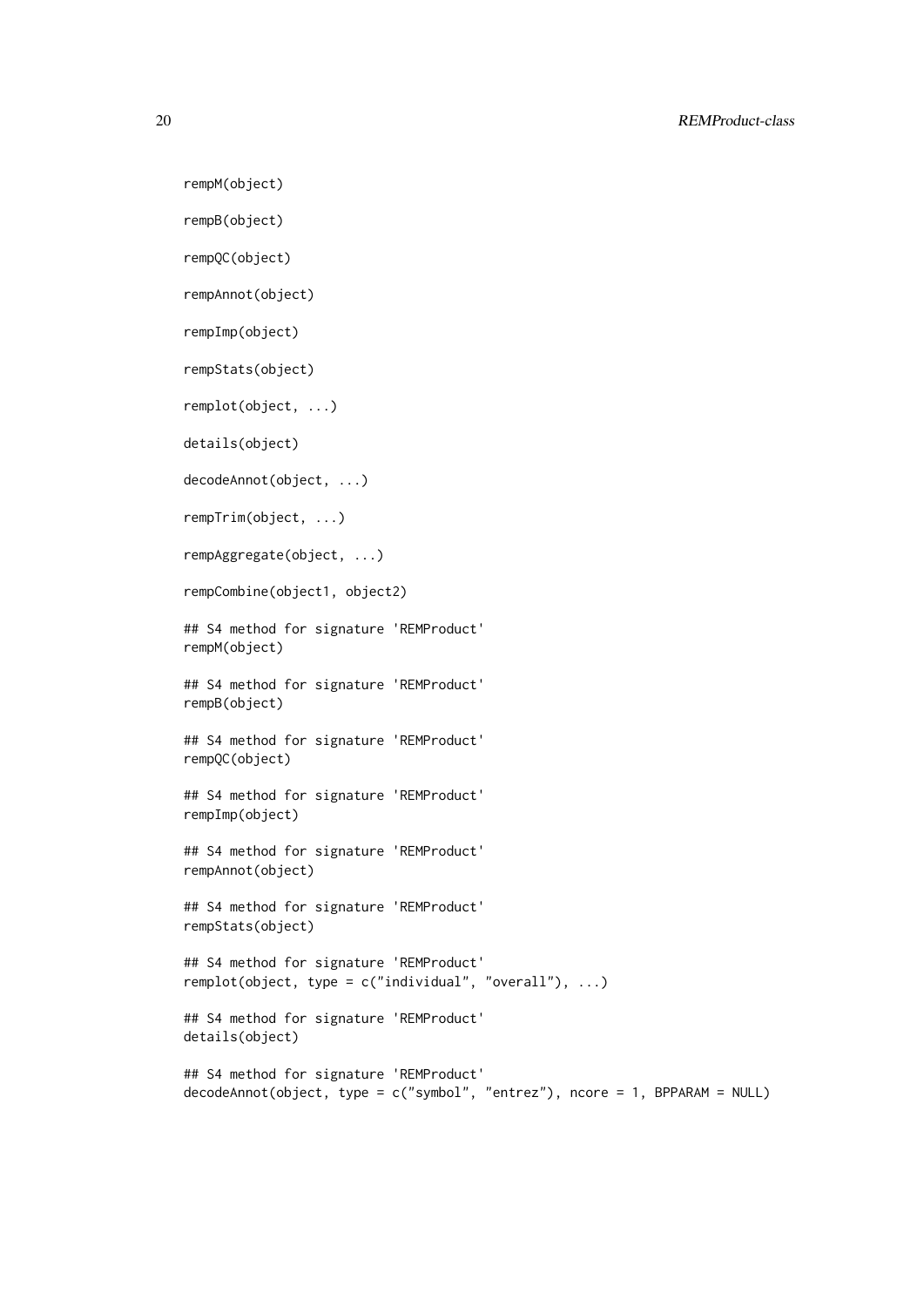# <span id="page-20-0"></span>REMProduct-class 21

```
## S4 method for signature 'REMProduct'
rempTrim(object, threshold = 1.7, missingRate = 0.2)
## S4 method for signature 'REMProduct'
rempAggregate(object, NCpG = 2, ncore = 1, BPPARAM = NULL)
## S4 method for signature 'REMProduct, REMProduct'
rempCombine(object1, object2)
```
# Arguments

| REtype         | Type of $RE("Alu", "L1", or "LTR").$                                                                                                                                                                              |
|----------------|-------------------------------------------------------------------------------------------------------------------------------------------------------------------------------------------------------------------|
| genome         | Specify the build of human genome. Can be either "hg19" or "hg38".                                                                                                                                                |
| platform       | Illumina methylation profiling platform ("450k" or "EPIC").                                                                                                                                                       |
| win            | Flanking window size of the predicting RE-CpG.                                                                                                                                                                    |
| predictModel   | Name of the model used for prediction.                                                                                                                                                                            |
| QCModel        | Name of the model used for prediction quality evaluation.                                                                                                                                                         |
| rempM          | Predicted methylation level in M value.                                                                                                                                                                           |
| rempB          | Predicted methylation level in beta value (optional).                                                                                                                                                             |
| rempQC         | Prediction quality scores, which is available only when Random Forest model is<br>used in remp.                                                                                                                   |
| cpgRanges      | Genomic ranges of the predicting RE-CpG.                                                                                                                                                                          |
| sampleInfo     | Sample information.                                                                                                                                                                                               |
| REannotation   | Annotation data for the predicting RE.                                                                                                                                                                            |
| RECpG          | Annotation data for the RE-CpG profiled by Illumina platform.                                                                                                                                                     |
| regionCode     | Internal index code defined in refGene for gene region indicators.                                                                                                                                                |
| refGene        | refSeq gene annotation data, which can be obtained by fetchRefSeqGene.                                                                                                                                            |
| varImp         | Importance of the predictors.                                                                                                                                                                                     |
| <b>REStats</b> | RE coverage statistics, which is internally generated in remp.                                                                                                                                                    |
| GeneStats      | Gene coverage statistics, which is internally generated in remp.                                                                                                                                                  |
| Seed           | Random seed for Random Forest model for reproducible prediction results.                                                                                                                                          |
| object         | A REMProduct object.                                                                                                                                                                                              |
| .              | For plot: graphical parameters to be passed to the plot method.                                                                                                                                                   |
| object1        | A REMProduct object.                                                                                                                                                                                              |
| object2        | A REMProduct object.                                                                                                                                                                                              |
| type           | For plot and decodeAnnot: see Utilities.                                                                                                                                                                          |
| ncore          | For decodeAnnot and rempAggregate: number of cores used for parallel com-<br>puting. By default no parallel computing is allowed (ncore = 1).                                                                     |
| BPPARAM        | For decodeAnnot and rempAggregate: an optional BiocParallelParam in-<br>stance determining the parallel back-end to be used during evaluation. If not<br>specified, default back-end in the machine will be used. |
| threshold      | For rempTrim: see Utilities.                                                                                                                                                                                      |
| missingRate    | For rempTrim: see Utilities.                                                                                                                                                                                      |
| <b>NCpG</b>    | For rempAggregate: see Utilities.                                                                                                                                                                                 |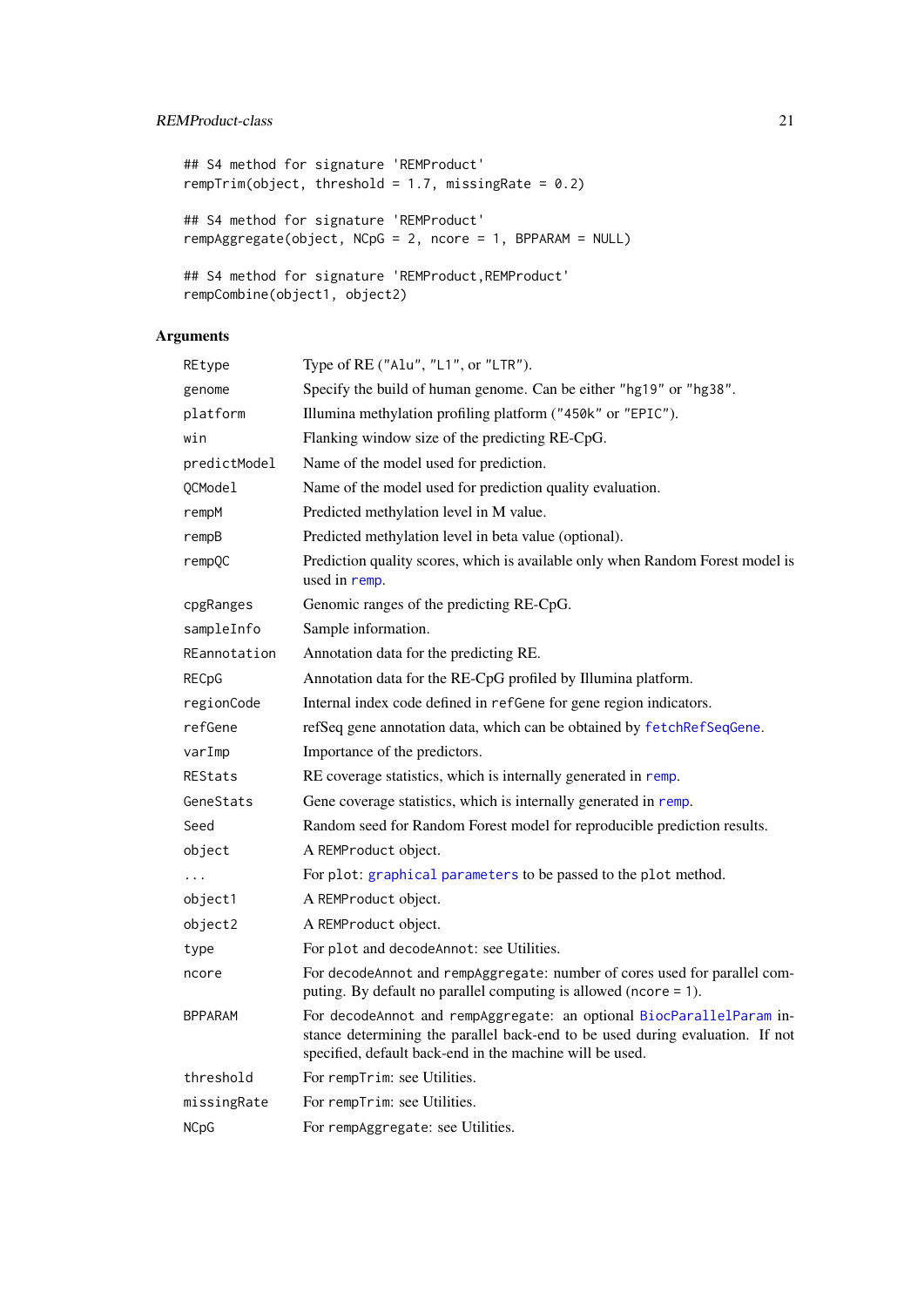#### <span id="page-21-0"></span>22 remprofile to the contract of the contract of the contract of the contract of the contract of the contract of the contract of the contract of the contract of the contract of the contract of the contract of the contract

#### Value

An object of class REMProduct for the constructor.

#### Accessors

rempM(object) Return M value of the prediction. rempB(object) Return beta value of the prediction. rempQC(object) Return prediction quality scores. rempImp(object) Return relative importance of predictors. rempStats(object) Return RE and gene coverage statistics. rempAnnot(object) Return annotation data for the predicted RE.

# Utilities

- remplot(object, type = c("individual", "overall"), ...) Make a density plot of predicted methylation (beta values) in the REMProduct object. If type = "individual", density curves will be plotted for each of the samples; If type = "overall", one density curve of the mean methylation level across the samples will be plotted. Default type = "individual".
- details(object) Display detailed descriptive statistics of the predicion results.
- decodeAnnot(object, type = c("symbol", "entrez")), ncore = NULL, BPPARAM = NULL Decode the RE annotation data by Gene Symbol (when type = "Symbol") or Entrez Gene (when type = "Entrez").Default type = "Symbol". Annotation data are provided by [org.Hs.eg.db](#page-0-0).
- rempTrim(object, threshold = 1.7, missingRate = 0.2) Any predicted CpG values with quality score  $\lt$  threshold (default = 1.7, specified by threshold = 1.7) will be replaced with NA. CpGs contain more than missingRate \* 100 rate across samples will be discarded. Relavant summary statistics will be re-evaluated.
- rempAggregate(object, NCpG = 2, ncore = NULL, BPPARAM = NULL) Aggregate the predicted RE-CpG methylation by RE using mean. To ensure the reliability of the aggregation, by default only RE with at least 2 predicted CpG sites (specified by NCpG = 2) will be aggregated.

rempCombine(object1, object2) Combine two REMProduct objects by column.

#### Examples

showClass("REMProduct")

<span id="page-21-1"></span>remprofile *Extract DNA methylation data profiled in RE*

#### Description

remprofile is used to extract profiled methylation of CpG sites in RE.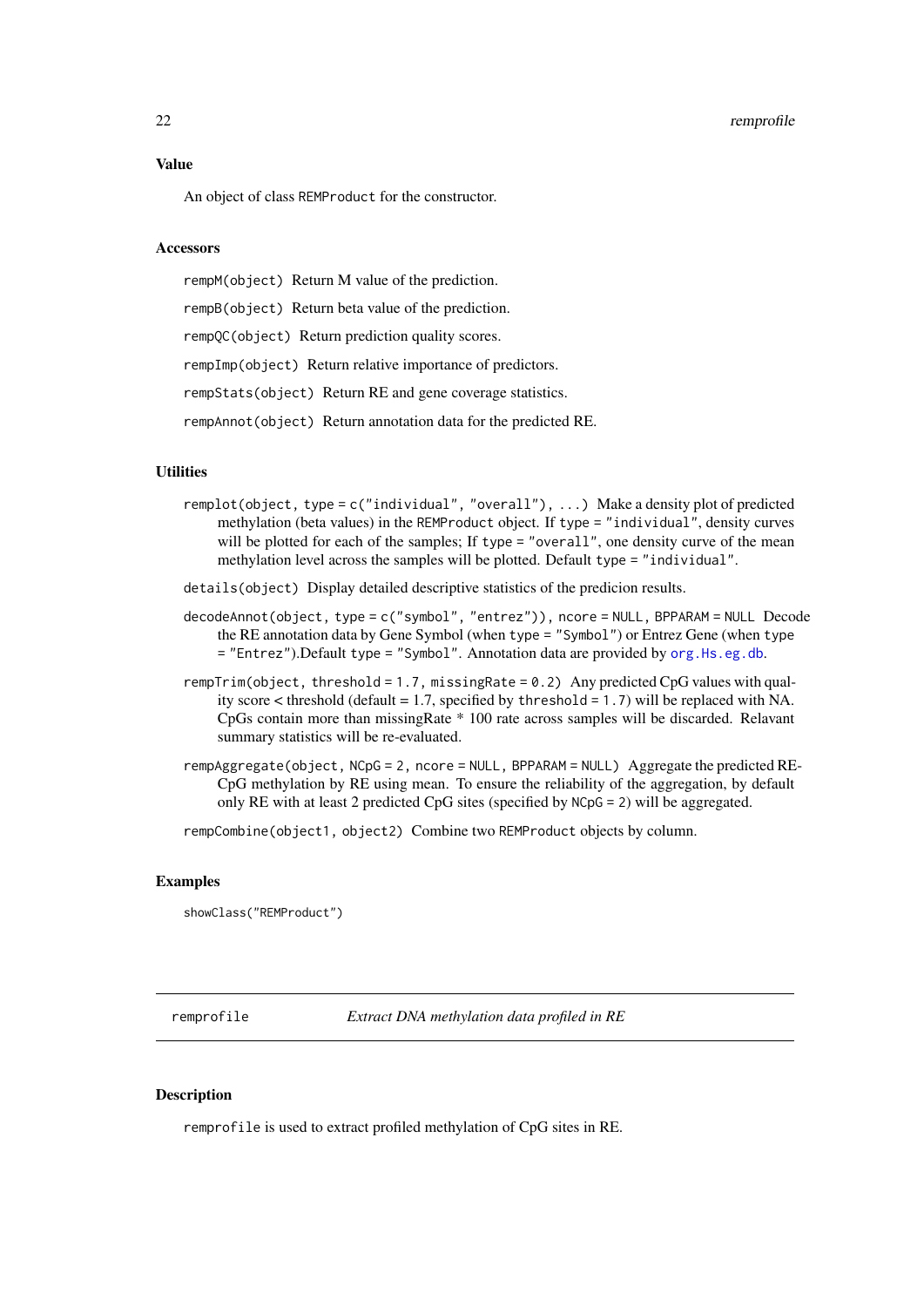# <span id="page-22-0"></span>remprofile 23

# Usage

```
remprofile(
  methyDat,
  REtype = c("Alu", "L1", "LTR"),
  annotation.source = c("AH", "UCSC"),
  genome = c("hg19", "hg38"),
  Seq.GR = NULL,RE = NULL,impute = FALSE,
  imputebyrow = TRUE,
  verbose = FALSE
\lambda
```
# Arguments

| methyDat          | A RatioSet, GenomicRatioSet, DataFrame, data.table, data.frame, or matrix<br>of Illumina BeadChip methylation data (450k or EPIC array) or Illumina methy-<br>lation percentage estimates by sequencing.                                                                                                                                                                                                                             |
|-------------------|--------------------------------------------------------------------------------------------------------------------------------------------------------------------------------------------------------------------------------------------------------------------------------------------------------------------------------------------------------------------------------------------------------------------------------------|
| REtype            | Type of RE. Currently "Alu", "L1", and "LTR" are supported.                                                                                                                                                                                                                                                                                                                                                                          |
| annotation.source |                                                                                                                                                                                                                                                                                                                                                                                                                                      |
|                   | Character parameter. Specify the source of annotation databases, including<br>the RefSeq Gene annotation database and RepeatMasker annotation database.<br>If "AH", the database will be obtained from the AnnotationHub package. If<br>"UCSC", the database will be downloaded from the UCSC website http://hgdownload.cse.ucsc.edu/gol<br>The corresponding build ("hg19" or "hg38") will be specified in the parameter<br>genome. |
| genome            | Character parameter. Specify the build of human genome. Can be either "hg19"<br>or "hg38". For 450k/EPIC array, "hg19" is used more often while specifying<br>"hg38" will lift over the Illumina CpG probe location to build "hg38". For<br>sequencing data, please make sure the specified genome build is consistent with<br>the actual genome build of Seq. GR.                                                                   |
| Seq.GR            | A GRanges object containing genomic locations of the CpGs profiled by se-<br>quencing platforms. This parameter should not be NULL if the input methyla-<br>tion data methyDat are obtained by sequencing. Note that the genomic location<br>can be in either hg19 or hg38 build. The user should make sure the parameter<br>genome is correctly specified.                                                                          |
| <b>RE</b>         | A GRanges object containing user-specified RE genomic location information.<br>If NULL, the function will retrive RepeatMasker RE database from AnnotationHub<br>(build hg19) or download the database from UCSC website (build hg19/hg38).                                                                                                                                                                                          |
| impute            | Parameter used by groomethy. If TRUE, K-Nearest Neighbouring imputation<br>will be applied to fill the missing values. Default = FALSE.                                                                                                                                                                                                                                                                                              |
| imputebyrow       | Parameter used by groomethy. If TRUE, missing values will be imputed using<br>similar values in row (i.e., across samples); if FALSE, missing values will be<br>imputed using similar values in column (i.e., across CpGs). Default is TRUE.                                                                                                                                                                                         |
| verbose           | Logical parameter. Should the function be verbose?                                                                                                                                                                                                                                                                                                                                                                                   |
|                   |                                                                                                                                                                                                                                                                                                                                                                                                                                      |

# Value

A [REMProduct](#page-18-1) object containing profiled RE methylation results.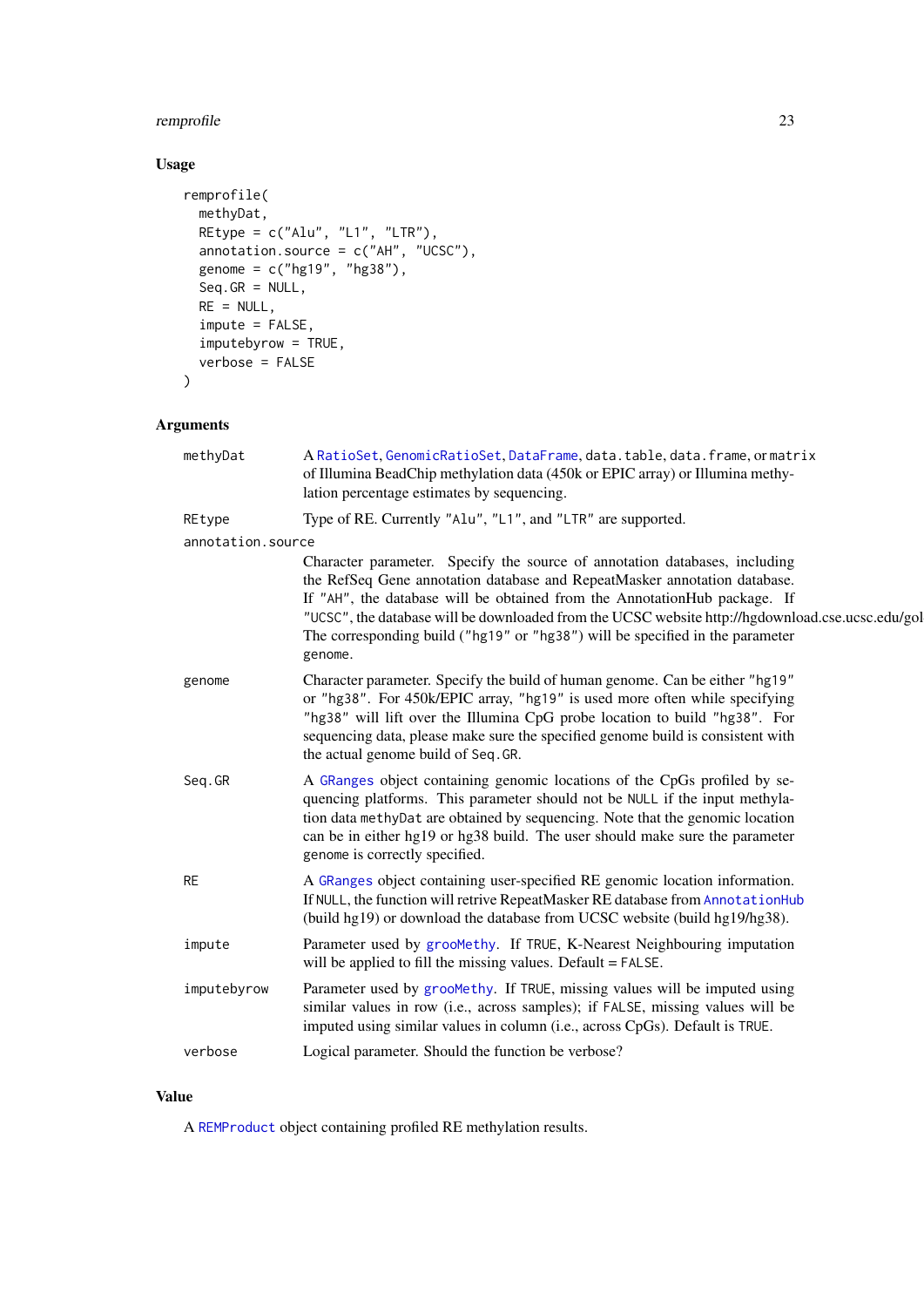## Examples

```
data(Alu.hg19.demo)
if (!exists("GM12878_450k")) GM12878_450k <- getGM12878("450k")
remprofile.res <- remprofile(GM12878_450k,
                             REtype = "Alu",
                             annotation.source = "AH",
                             genome = "hg19",
                             RE = Alu.hg19.demo,
                             verbose = TRUE)
details(remprofile.res)
rempB(remprofile.res) # Methylation data (beta value)
remprofile.res <- rempAggregate(remprofile.res)
details(remprofile.res)
rempB(remprofile.res) # Methylation data (beta value)
```
<span id="page-23-1"></span>rempTemplate *Prepare data template for REMP*

#### Description

rempTemplate is used to build a set of data templates for prediction. The data templates include RE-CpGs and their methylation data for model training, neighboring CpGs of RE-CpGs and their methylation data for model prediction, and other necessary information about the prediction. This function is useful when one needs to experiment different tunning parameters so that these pre-built data templates can be re-used and substaintially improve efficiency.

#### Usage

```
rempTemplate(
  methyDat = NULL,
  Seq.GR = NULL,\text{parcel} = \text{NULL},
  win = 1000,verbose = FALSE
)
```
#### Arguments

| methyDat | A RatioSet, GenomicRatioSet, DataFrame, data.table, data.frame, or matrix<br>of Illumina BeadChip methylation data (450k or EPIC array) or Illumina methy-<br>lation percentage estimates by sequencing.                                                                                                                                                      |
|----------|---------------------------------------------------------------------------------------------------------------------------------------------------------------------------------------------------------------------------------------------------------------------------------------------------------------------------------------------------------------|
| Seg.GR   | A GRanges object containing genomic locations of the CpGs profiled by se-<br>quencing platforms. This parameter should not be NULL if the input methylation<br>data methy Dat are obtained by sequencing. Note that the genomic location can<br>be in either hg19 or hg38 build, but must be consistent with the build as parcel.<br>See details in initREMP. |
| parcel   | An REMParcel object containing necessary data to carry out the prediction.<br>If NULL, the function will search the .rds data file in work.dir exported by<br>$init$ REMP (with export = TRUE) or saveParcel.                                                                                                                                                 |

<span id="page-23-0"></span>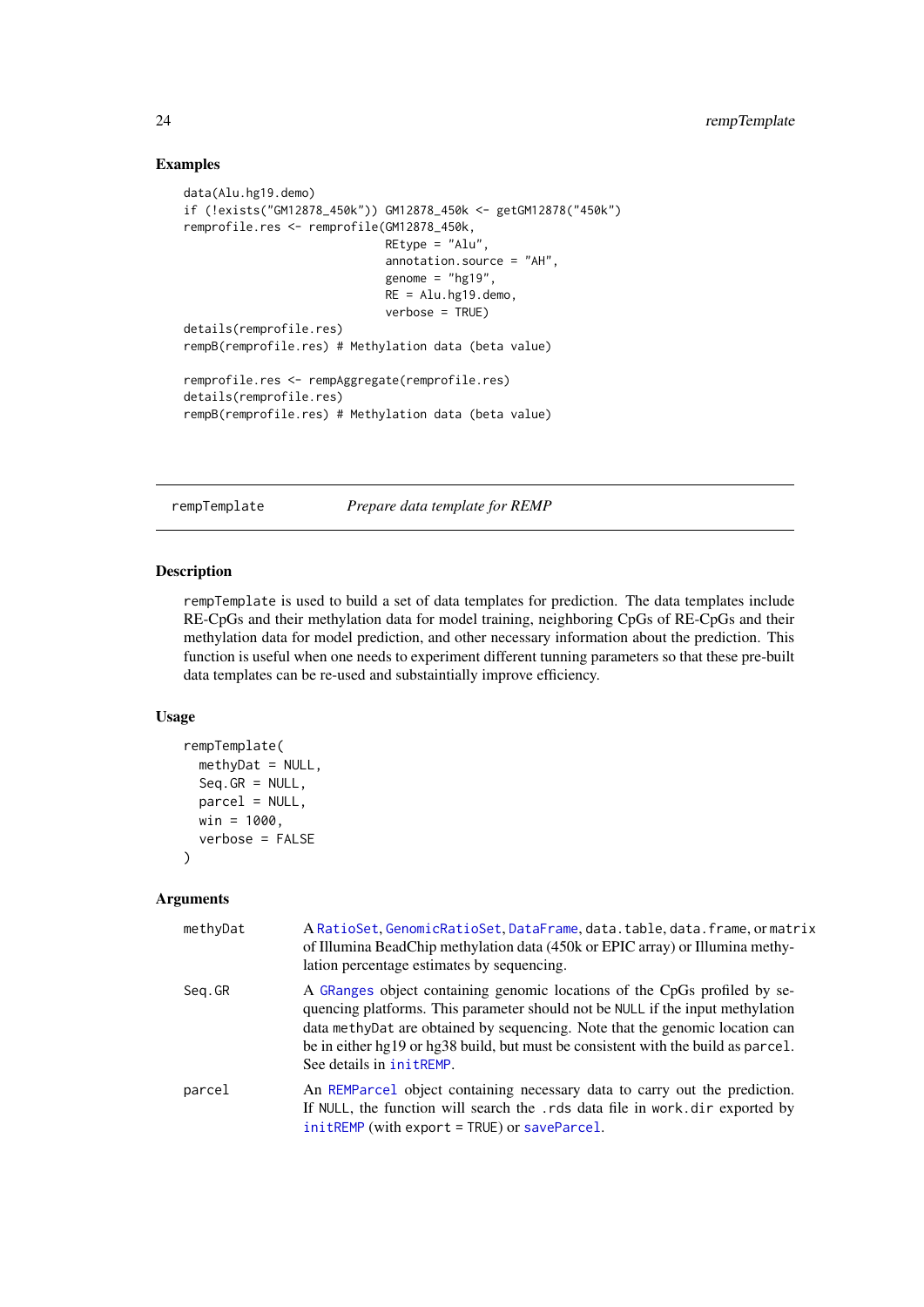#### <span id="page-24-0"></span>remp\_options 25

| win     | An integer specifying window size to confine the upstream and downstream                 |
|---------|------------------------------------------------------------------------------------------|
|         | flanking region centered on the predicted $CpG$ in RE for prediction. Default =<br>1000. |
| verbose | Logical parameter. Should the function be verbose?                                       |

#### Value

A template object containing a [GRanges](#page-0-0) object of neifhboring CpGs of RE-CpGs to be predicted (\$NBCpG\_GR) and their methylation dataset matrix (\$NBCpG\_methyDat); a [GRanges](#page-0-0) object of RE-CpGs for model training (\$RECpG\_GR) and their methylation dataset matrix (\$RECpG\_methyDat); [GRanges](#page-0-0) objects of RefSeq Gene database (\$refgene) and RE (\$RE) that are extracted from the parcel input; a string of RE type (\$REtype) and a string of methylation platform (\$arrayType). Note: the subset operator [] is supported.

#### Examples

```
if (!exists("GM12878_450k"))
  GM12878_450k <- getGM12878("450k")
if (!exists("remparcel")) {
  data(Alu.hg19.demo)
  remparcel <- initREMP(arrayType = "450k",
                        REtype = "Alu",
                        annotation.source = "AH",
                        genome = "hg19",
                        RE = Allu.hg19.demo,ncore = 1,
                        verbose = TRUE)
}
template <- rempTemplate(GM12878_450k,
                         parcel = remparcel,
                         win = 1000,
                         verbose = TRUE)
template
## To make a subset
template[1]
```
<span id="page-24-1"></span>remp\_options *Set or get options for REMP package*

#### Description

Tools to manage global setting options for REMP package.

# Usage

```
remp_options(...)
```
remp\_reset()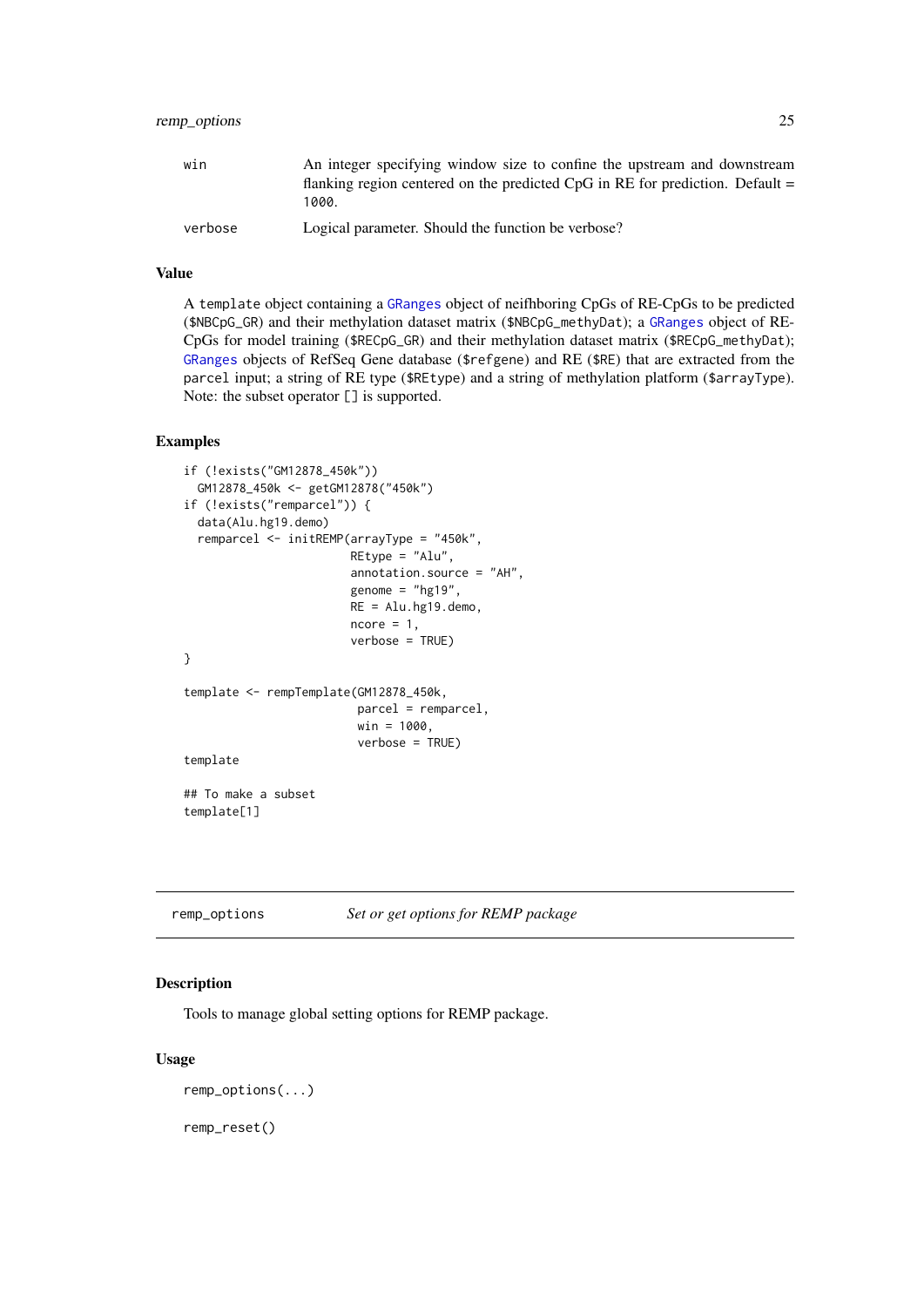#### Arguments

... Option names to retrieve option values or [key]=[value] pairs to set options.

#### Value

NULL

#### Supported options

The following options are supported

- .default.AluFamily.grep Regular expression for 'grep' to extract Alu subfamily to be included in the prediction.
- .default.L1Family.grep Regular expression for 'grep' to extract L1 subfamily to be included in the prediction.
- .default.LTRFamily.grep Regular expression for 'grep' to extract Long Terminal Repeat (LTR), including Endogenous Retrovirus (ERV) subfamily to be included in the prediction (this includes Human Endogenous Retrovirus, HERV).

.default.chr List of human chromosome.

- .default.GM12878.450k.URL URL to download GM12878 450k methylation profiling data.
- .default.RMSK.hg19.URL URL to download RepeatMasker database in hg19 genome.
- .default.RMSK.hg38.URL URL to download RepeatMasker database in hg38 genome.
- .default.refGene.hg19.URL URL to download refSeq gene database in hg19 genome.
- .default.refGene.hg38.URL URL to download refSeq gene database in hg38 genome.
- .default.AH.repeatmasker.hg19 AnnotationHub data ID linked to RepeatMasker database (build hg19).
- .default.AH.refgene.hg19 AnnotationHub data ID linked to refSeq gene database (build hg19)
- .default.AH.hg38ToHg19.over.chain AnnotationHub hg38 to hg19 liftover chain data ID.
- .default.AH.hg19ToHg38.over.chain AnnotationHub hg19 to hg38 liftover chain data ID.
- .default.TSS.upstream Define the upstream range of transcription start site region.
- .default.TSS.downstream Define the downstream range of transcription start site region.
- .default.max.flankWindow Define the max size of the flanking window surrounding the predicted RE-CpG.
- .default.27k.total.probes Total number of probes designed in Illumina 27k array.
- .default.450k.total.probes Total number of probes designed in Illumina 450k array.
- .default.epic.total.probes Total number of probes designed in Illumina EPIC array.
- .default.450k.annotation A character string associated with the Illumina 450k array annotation dataset.
- .default.epic.annotation A character string associated with the Illumina EPIC array annotation dataset.
- .default.genomicRegionColNames Define the names of the genomic regions for prediction.
- .default.predictors Define the names of predictors for RE methylation prediction.
- .default.svmLinear.tune Define the default C (Cost) parameter for Support Vector Machine (SVM) using linear kernel.
- .default.svmRadial.tune Define the default parameters (C and sigma) for SVM using Radial basis function kernel.
- .default.xgbTree.tune Define the default parameters (nrounds, eta, max\_depth, gamma, colsample\_bytree, min\_child\_weight, and subsample) for Extreme Gradient Boosting.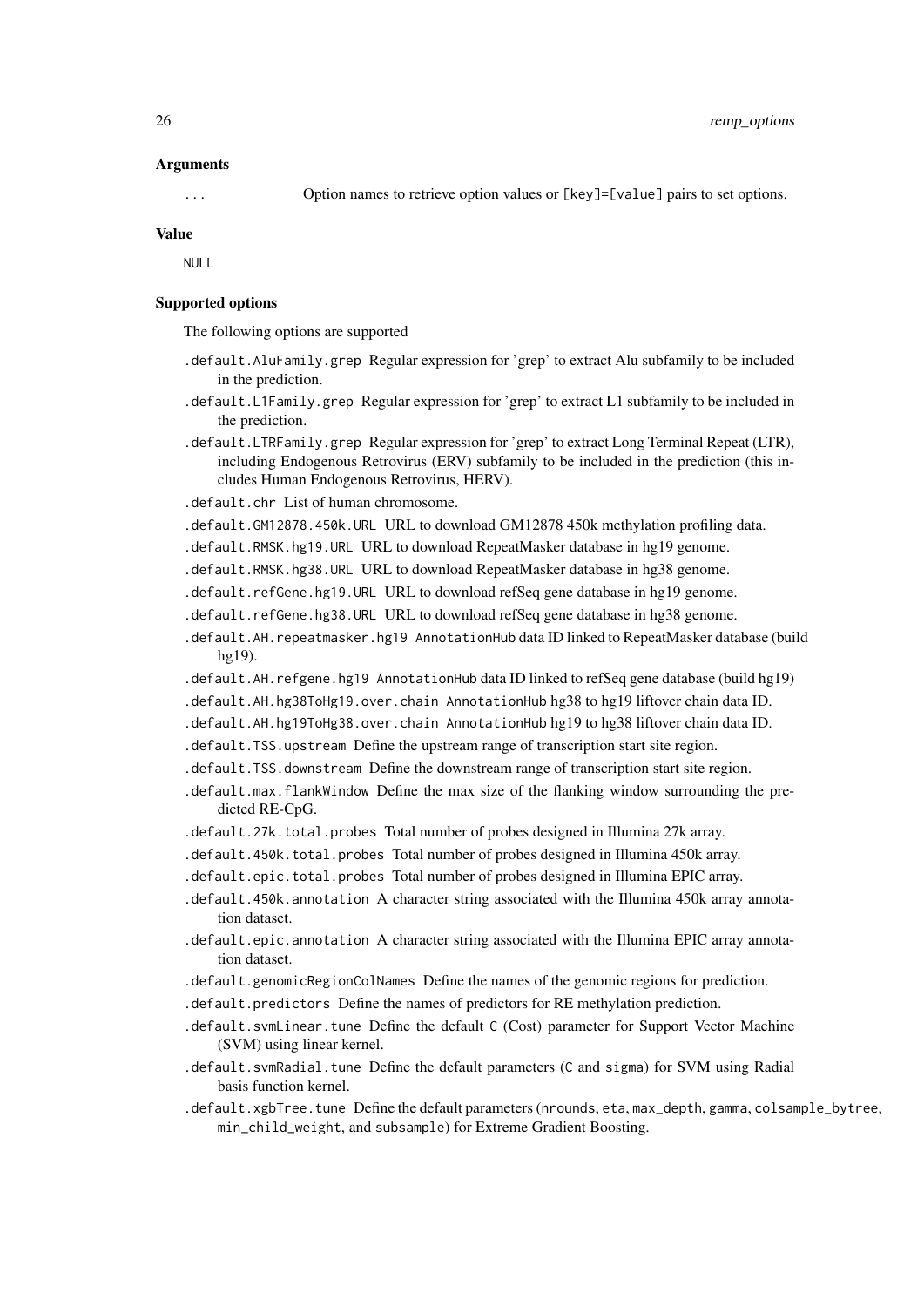# remp\_options 27

# Examples

# Display all default settings remp\_options()

# Display a specified setting remp\_options(".default.max.flankWindow")

# Change default maximum flanking window size to 2000 remp\_options(.default.max.flankWindow = 2000)

# Reset all options remp\_reset()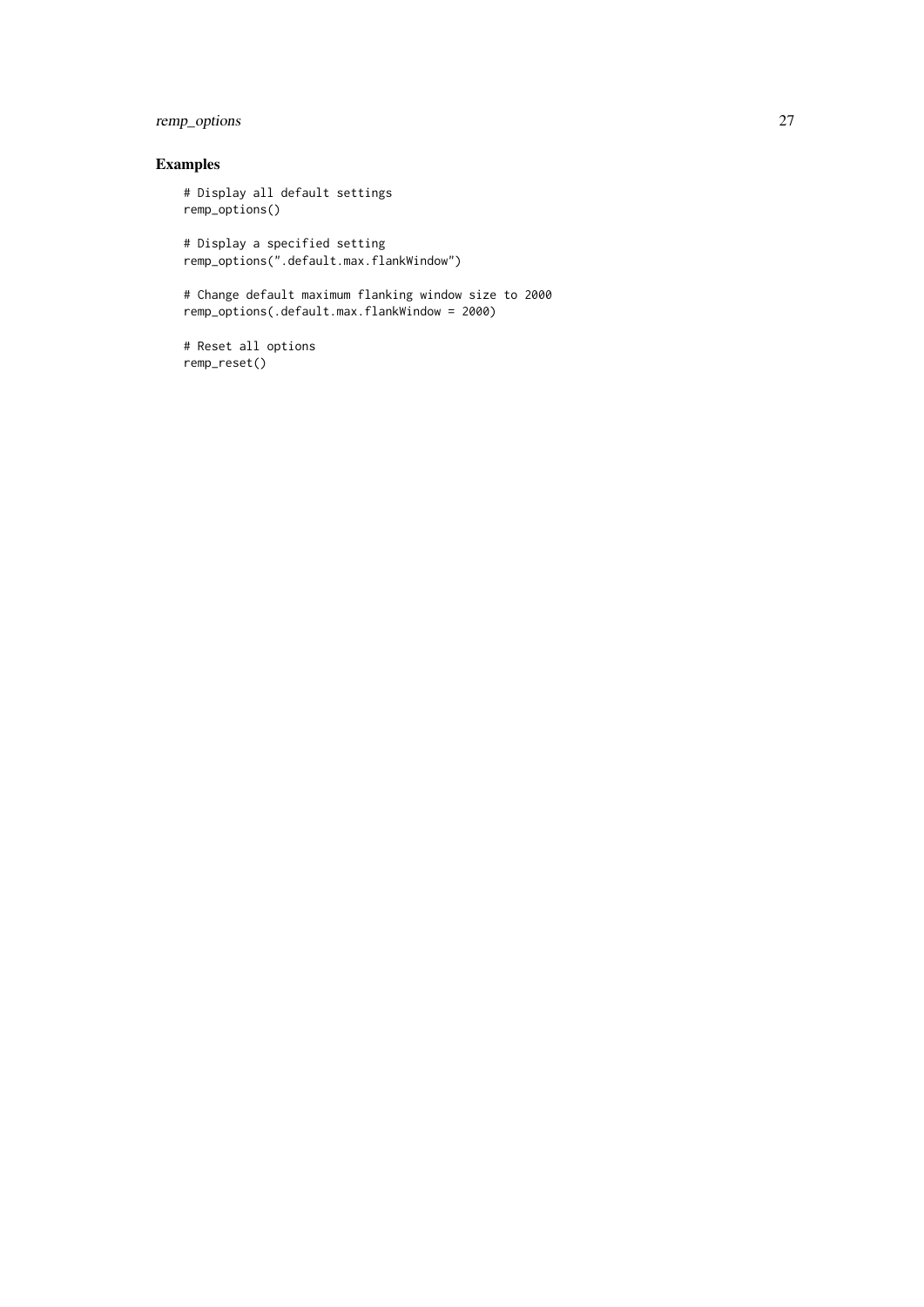# <span id="page-27-0"></span>Index

∗Topic datasets Alu.hg19.demo, [3](#page-2-0) Alu.hg38.demo, [4](#page-3-0) ∗Topic package REMP-package, [2](#page-1-0) Alu.hg19.demo, [3](#page-2-0) Alu.hg38.demo, [4](#page-3-0) AnnotationHub, *[13](#page-12-0)*, *[23](#page-22-0)* BiocParallel, *[7,](#page-6-0) [8](#page-7-0)* BiocParallelParam, *[13](#page-12-0)*, *[15](#page-14-0)*, *[21](#page-20-0)* DataFrame, *[11](#page-10-0)*, *[14](#page-13-0)*, *[23,](#page-22-0) [24](#page-23-0)* decodeAnnot *(*REMProduct-class*)*, [19](#page-18-0) decodeAnnot,REMProduct-method *(*REMProduct-class*)*, [19](#page-18-0) details *(*REMProduct-class*)*, [19](#page-18-0) details,REMProduct-method *(*REMProduct-class*)*, [19](#page-18-0) fetchRefSeqGene, [5,](#page-4-0) *[10](#page-9-0)*, *[18](#page-17-0)*, *[21](#page-20-0)* fetchRMSK, *[3,](#page-2-0) [4](#page-3-0)*, [6,](#page-5-0) *[7](#page-6-0)*, *[18](#page-17-0)* findRECpG, [7,](#page-6-0) *[18](#page-17-0)* GenomicRatioSet, *[9](#page-8-0)*, *[11,](#page-10-0) [12](#page-11-0)*, *[14](#page-13-0)*, *[23,](#page-22-0) [24](#page-23-0)* getBackend, *[7](#page-6-0)*, [8](#page-7-0) getGM12878, [9](#page-8-0) getILMN *(*REMParcel-class*)*, [17](#page-16-0) getILMN,REMParcel-method *(*REMParcel-class*)*, [17](#page-16-0) getParcelInfo *(*REMParcel-class*)*, [17](#page-16-0) getParcelInfo,REMParcel-method *(*REMParcel-class*)*, [17](#page-16-0) getRE *(*REMParcel-class*)*, [17](#page-16-0) getRE,REMParcel-method *(*REMParcel-class*)*, [17](#page-16-0) getRECpG *(*REMParcel-class*)*, [17](#page-16-0) getRECpG,REMParcel-method *(*REMParcel-class*)*, [17](#page-16-0) getRefGene *(*REMParcel-class*)*, [17](#page-16-0) getRefGene,REMParcel-method *(*REMParcel-class*)*, [17](#page-16-0) GRanges, *[3](#page-2-0)[–7](#page-6-0)*, *[10,](#page-9-0) [11](#page-10-0)*, *[13](#page-12-0)*, *[15](#page-14-0)*, *[23–](#page-22-0)[25](#page-24-0)* GRangesList, *[5](#page-4-0)*, *[10](#page-9-0)*

GRannot, [10,](#page-9-0) *[18](#page-17-0)* graphical parameters, *[21](#page-20-0)* grooMethy, *[3](#page-2-0)*, [11,](#page-10-0) *[23](#page-22-0)* impute.knn, *[11](#page-10-0)* initREMP, *[2](#page-1-0)*, *[12](#page-11-0)*, [12,](#page-11-0) *[15](#page-14-0)[–17](#page-16-0)*, *[24](#page-23-0)* org.Hs.eg.db, *[22](#page-21-0)* ranger, *[16](#page-15-0)* RatioSet, *[9](#page-8-0)*, *[11,](#page-10-0) [12](#page-11-0)*, *[14](#page-13-0)*, *[23,](#page-22-0) [24](#page-23-0)* REMP *(*REMP-package*)*, [2](#page-1-0) remp, *[3](#page-2-0)*, *[12](#page-11-0)[–14](#page-13-0)*, [14,](#page-13-0) *[17](#page-16-0)*, *[21](#page-20-0)* REMP-package, [2](#page-1-0) remp\_options, *[13](#page-12-0)*, *[16](#page-15-0)*, [25](#page-24-0) remp\_reset *(*remp\_options*)*, [25](#page-24-0) rempAggregate *(*REMProduct-class*)*, [19](#page-18-0) rempAggregate,REMProduct-method *(*REMProduct-class*)*, [19](#page-18-0) rempAnnot *(*REMProduct-class*)*, [19](#page-18-0) rempAnnot,REMProduct-method *(*REMProduct-class*)*, [19](#page-18-0) REMParcel, *[2](#page-1-0)*, *[13](#page-12-0)*, *[15](#page-14-0)*, *[24](#page-23-0)* REMParcel *(*REMParcel-class*)*, [17](#page-16-0) REMParcel-class, [17](#page-16-0) rempB *(*REMProduct-class*)*, [19](#page-18-0) rempB,REMProduct-method *(*REMProduct-class*)*, [19](#page-18-0) rempCombine *(*REMProduct-class*)*, [19](#page-18-0) rempCombine,REMProduct,REMProduct-method *(*REMProduct-class*)*, [19](#page-18-0) rempImp *(*REMProduct-class*)*, [19](#page-18-0) rempImp,REMProduct-method *(*REMProduct-class*)*, [19](#page-18-0) remplot *(*REMProduct-class*)*, [19](#page-18-0) remplot,REMProduct-method *(*REMProduct-class*)*, [19](#page-18-0) rempM *(*REMProduct-class*)*, [19](#page-18-0) rempM,REMProduct-method *(*REMProduct-class*)*, [19](#page-18-0) rempQC *(*REMProduct-class*)*, [19](#page-18-0) rempQC,REMProduct-method *(*REMProduct-class*)*, [19](#page-18-0) REMProduct, *[3](#page-2-0)*, *[16](#page-15-0)*, *[23](#page-22-0)*